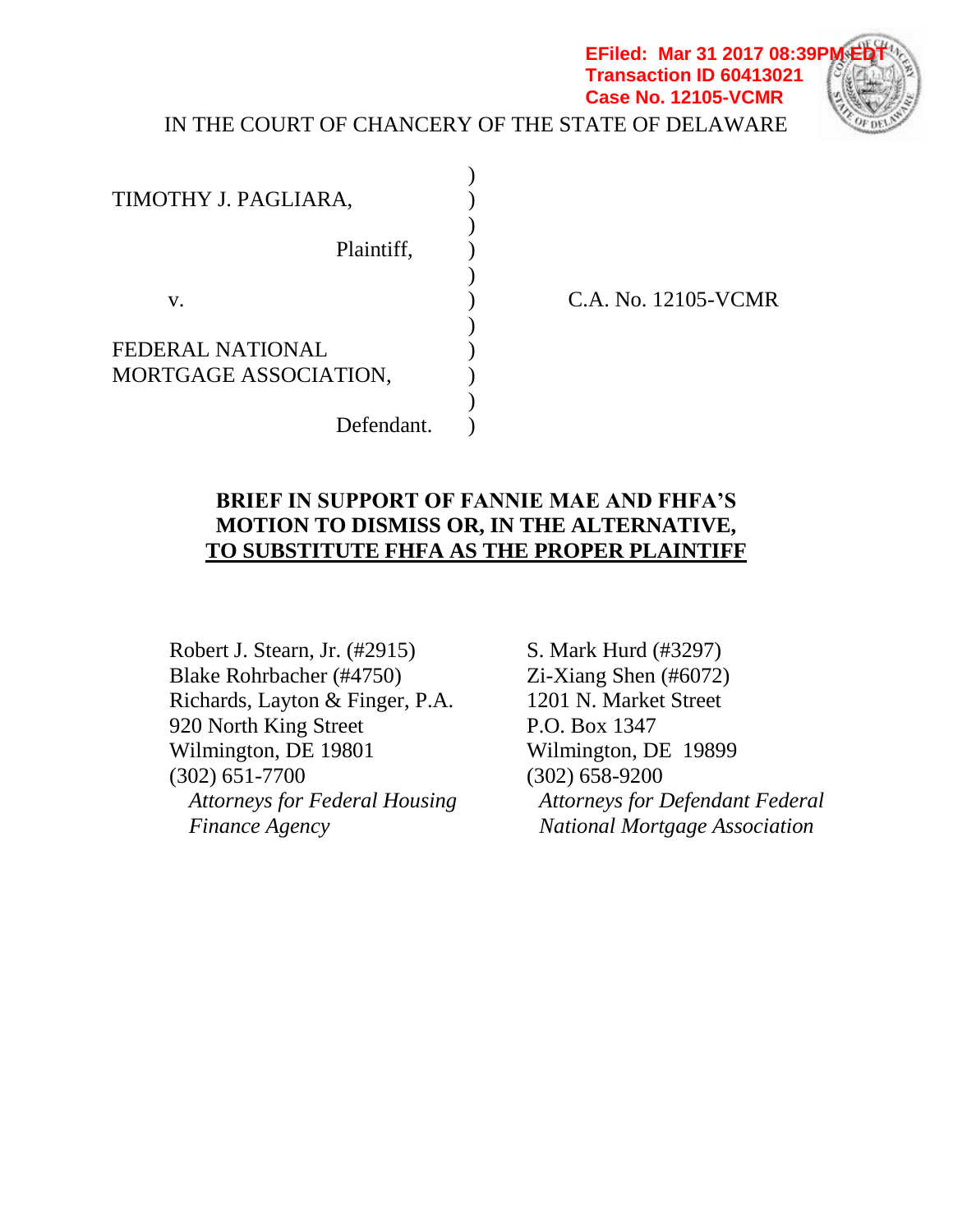# TABLE OF CONTENTS

|                | A.        |                                                                                                                                     |  |  |
|----------------|-----------|-------------------------------------------------------------------------------------------------------------------------------------|--|--|
|                | <b>B.</b> | The Housing and Economic Recovery Act of 2008 ("HERA")3                                                                             |  |  |
|                | C.        | Conservatorship and the Preferred Stock Agreement with the                                                                          |  |  |
|                | D.        |                                                                                                                                     |  |  |
|                | Ε.        |                                                                                                                                     |  |  |
|                |           |                                                                                                                                     |  |  |
| $\mathbf{I}$ . |           | THIS COURT LACKS PERSONAL JURISDICTION OVER FANNIE                                                                                  |  |  |
|                | A.        |                                                                                                                                     |  |  |
|                | <b>B.</b> | Fannie Mae Is A District of Columbia Corporation for Purposes of<br>Jurisdiction, But As A Federally-Chartered Government Sponsored |  |  |
|                | C.        | Fannie Mae's Election To Follow Delaware Corporate Governance                                                                       |  |  |
|                | D.        | Fannie Mae is Not "At Home" in Delaware and Therefore Is Not                                                                        |  |  |
| II.            |           | THE COURT SHOULD DISMISS THE COMPLAINT ON THE BASIS                                                                                 |  |  |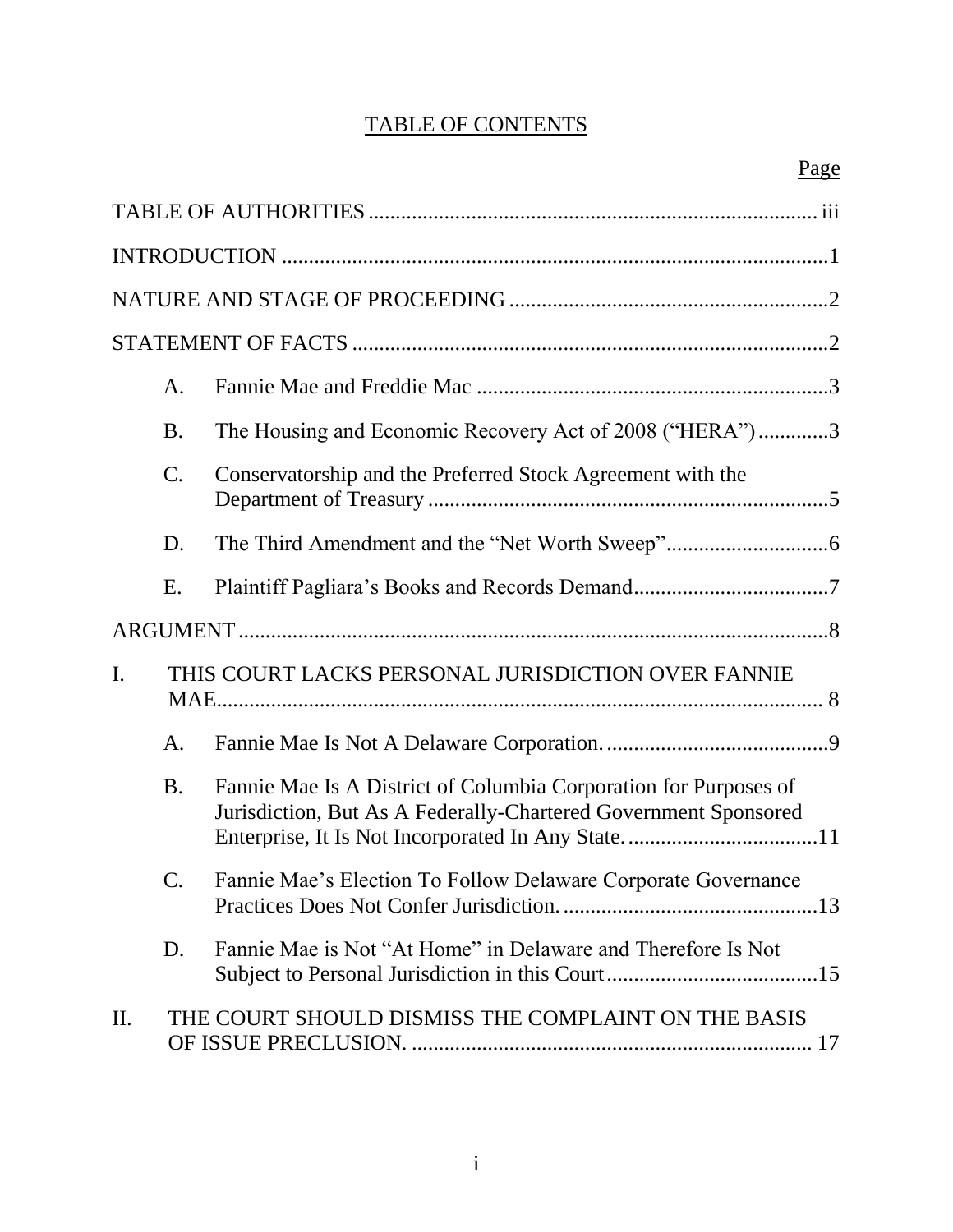| III.        | THE COURT SHOULD DISMISS THE COMPLAINT OR SUBSTITUTE<br>FHFA AS PLAINTIFF BECAUSE ONLY FHFA HAS THE RIGHT TO |  |
|-------------|--------------------------------------------------------------------------------------------------------------|--|
|             |                                                                                                              |  |
|             | IV. HERA'S JURISDICTION WITHDRAWAL PROVISION ALSO BARS                                                       |  |
| $V_{\cdot}$ | THE COURT SHOULD DISMISS THE COMPLAINT BECAUSE<br>PAGLIARA HAS FAILED TO IDENTIFY A PROPER PURPOSE FOR       |  |
|             |                                                                                                              |  |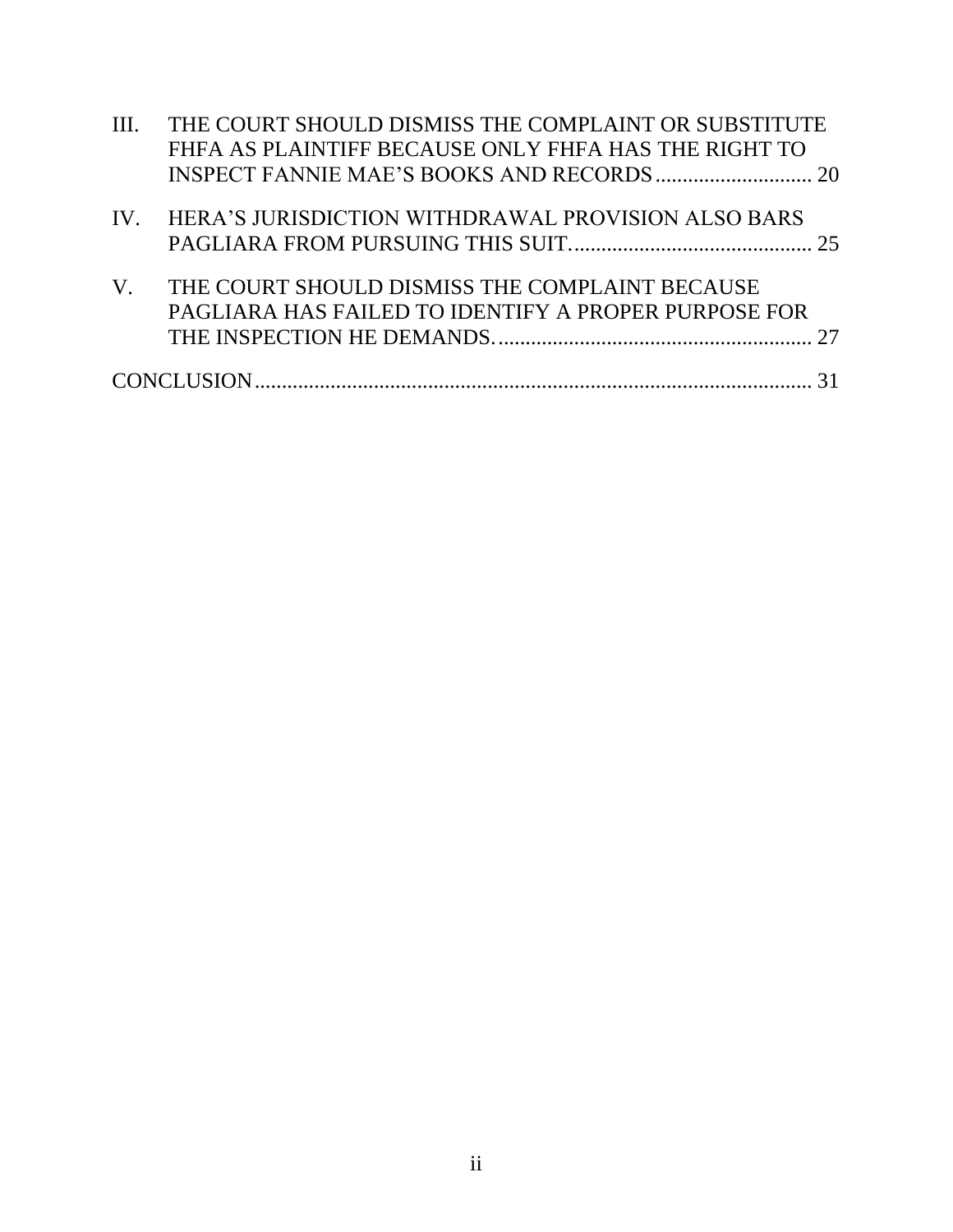# TABLE OF AUTHORITIES

| Page(s)                                                              |  |
|----------------------------------------------------------------------|--|
| <b>Cases</b>                                                         |  |
| Acierno v. New Castle Cty.,                                          |  |
| B&B Hardware, Inc. v. Hargis Ind., Inc.,                             |  |
| Beatrice Corbin Living Irrev. Trust v. Pfizer, Inc., 2016 WL 4548101 |  |
| Branson v. Exide Elecs. Corp.,                                       |  |
| Cent. Laborers Pension Fund v. News Corp.,                           |  |
| In re Cmty. Bank of N. Va.,                                          |  |
| Compaq Comput. Corp. v. Horton,                                      |  |
| Daimler AG v. Bauman,                                                |  |
| Esther Sadowsky Testamentary Tr. v. Syron,                           |  |
| In re Fed. Home Loan Mortg. Corp. Deriv. Litig.,                     |  |
| In re Fed. Nat'l Mortg. Ass'n Sec., Derivative, and "ERISA" Litig.,  |  |
| Gail C. Sweeney Estate Marital Tr. v. U.S. Treasury Dep't,           |  |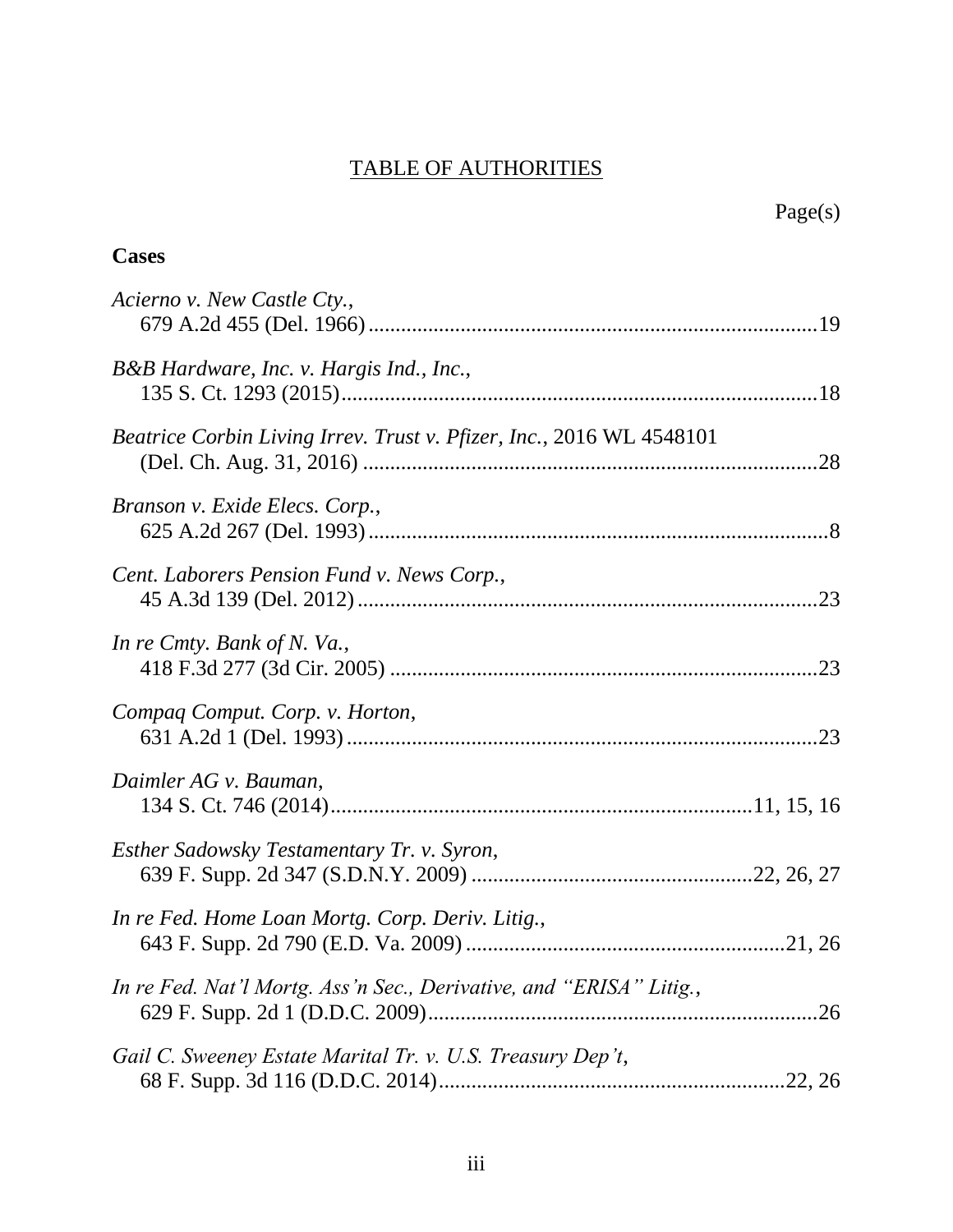| In re Gen. Motors (Hughes) S'holder Litig.,             |
|---------------------------------------------------------|
| Genuine Parts Co. v. Cepec,                             |
| Graulich v. Dell Inc.,                                  |
| Jean Alexander Cosmetics, Inc. v. L'Oreal USA, Inc.,    |
| Kahn v. Seaboard Corp.,                                 |
| Kellmer v. Raines,                                      |
| La. Mun. Police Emps. Ret. Sys. v. FHFA,                |
| Levey v. Brownstone Asset Mgt., L.P.,                   |
| In re Marvel Entm't Grp., Inc.,                         |
| Norfolk Cty. Ret. Sys. v. Jos. A. Bank Clothiers, Inc., |
| Pagliara v. Fed. Home Loan Mortg. Corp.,                |
| Pan Ocean Navigation, Inc. v. Rainbow Navigation, Inc., |
| Pareto v. FDIC,                                         |
| Peloro v. United States,                                |
| Perry Capital v. Mnuchin,                               |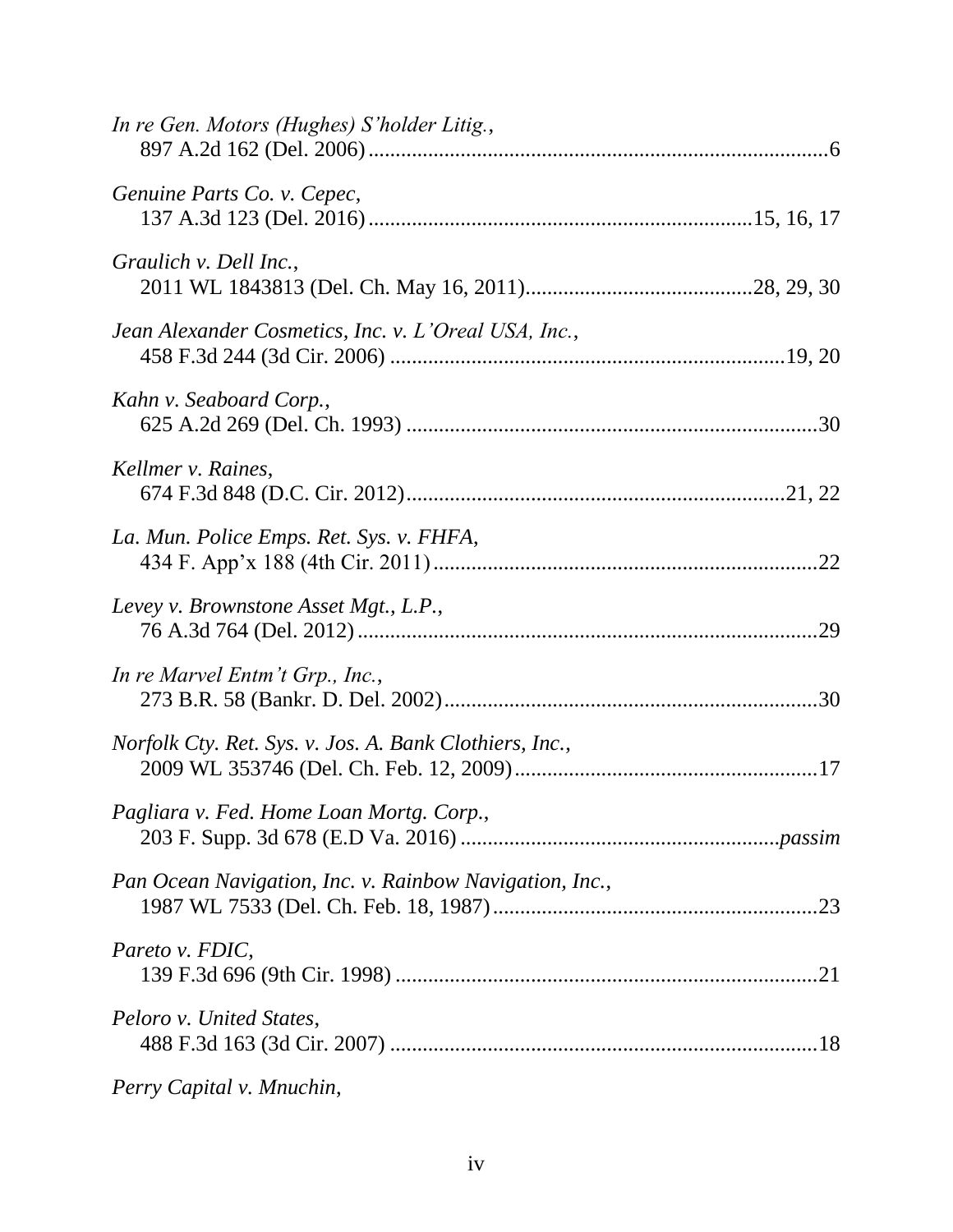| Seinfeld v. Verizon Commc'ns, Inc.,                      |  |
|----------------------------------------------------------|--|
| In re Sirius XM S'holder Litig.,                         |  |
| Solomon v. Armstrong,                                    |  |
| Se. Penn. Transp. Auth. v. Abbvie, Inc.,                 |  |
| Stevanov v. O'Connor,                                    |  |
| Taylor v. Sturgell,                                      |  |
| Teachers' Ret. Sys. of La. v. Aidinoff,                  |  |
| Thomas & Betts Corp. v. Leviden Mfg. Co.,                |  |
| TR Investors, LLC v. Genger,                             |  |
| West Coast Mgmt. & Capital, LLC v. Carrier Access Corp., |  |
| In re Wheelabrator Techs. Inc. S'holders Litig.,         |  |
| Wuerfel v. F.H. Smith Co.,                               |  |
| Yucaipa American Alliance Fund I v. SBDRE LLC,           |  |
| <b>Statutes</b>                                          |  |
|                                                          |  |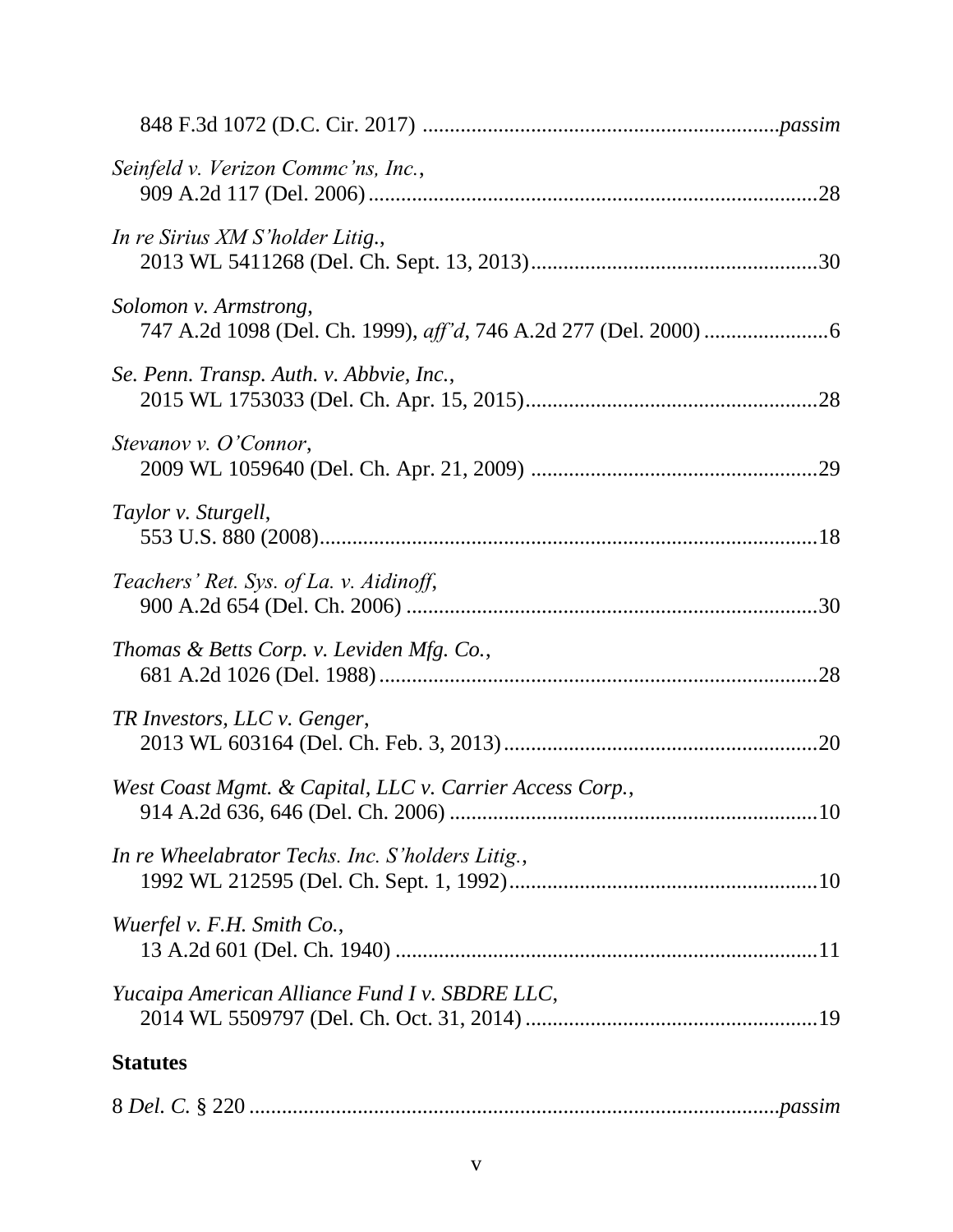| <b>Other Authorities</b> |
|--------------------------|
|                          |
|                          |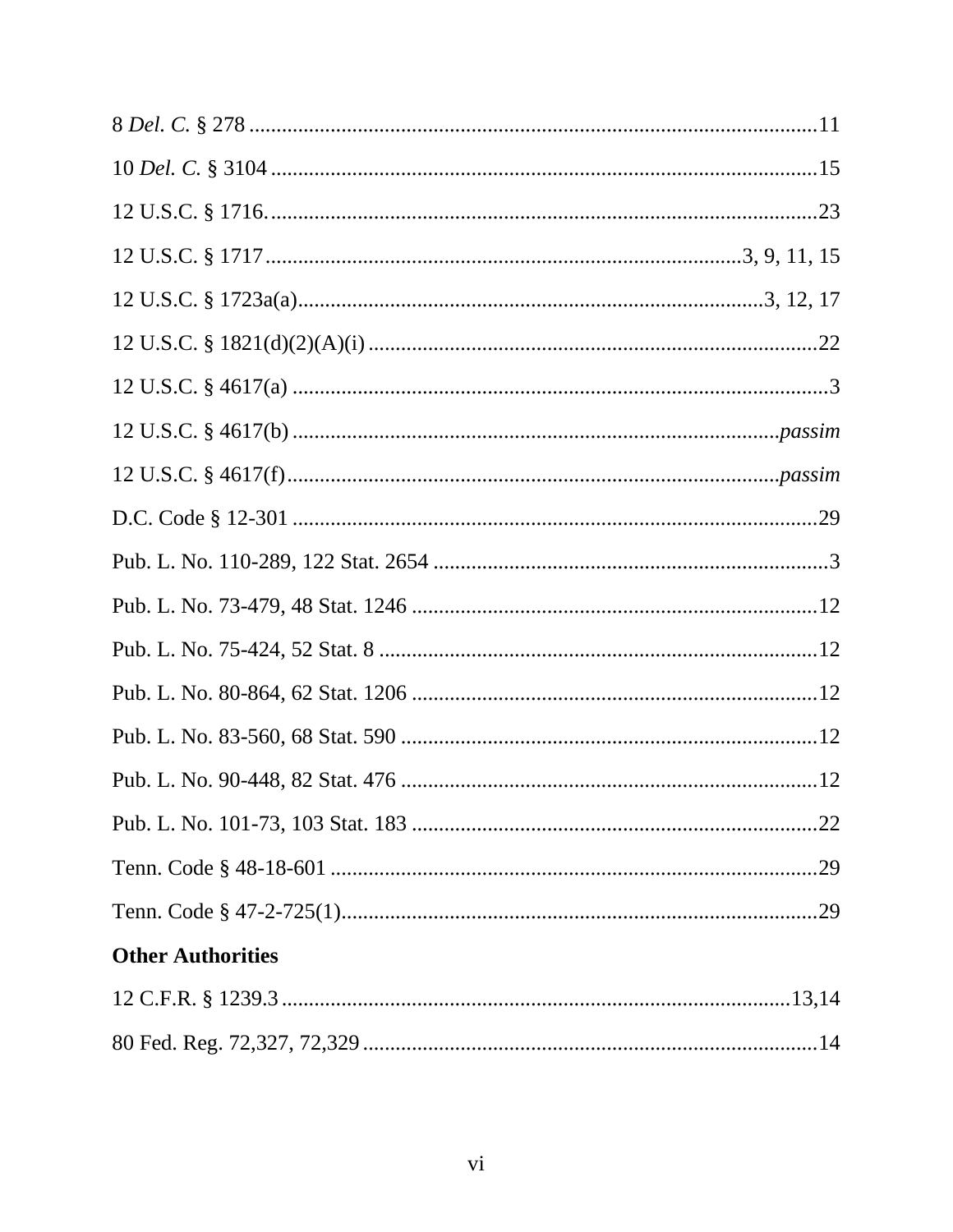| Donald J. Wolfe & Michael A. Pittenger, Corp. & Commercial |  |
|------------------------------------------------------------|--|
|                                                            |  |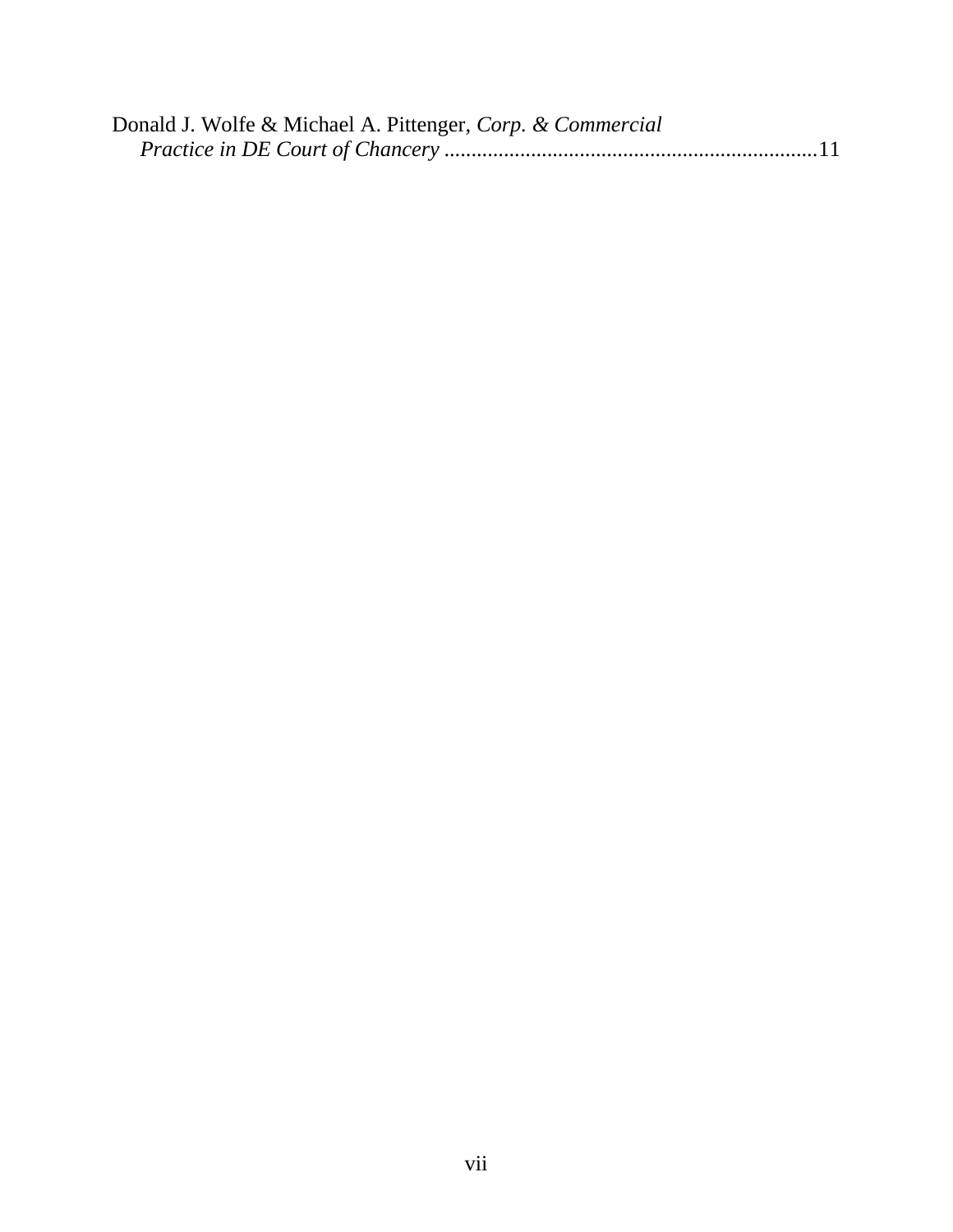#### <span id="page-8-0"></span>INTRODUCTION

The Court should dismiss this stockholder demand to inspect the books and records of Fannie Mae for several independent reasons.

*First*, the Court lacks personal jurisdiction over Fannie Mae, a federally chartered company with its principal place of business in the District of Columbia.

*Second*, even if the Court had personal jurisdiction, Pagliara's claims are barred by issue preclusion because he already has litigated the very same issue—his ability as a stockholder to review the books and records of an enterprise under FHFA's conservatorship—in another court and lost. That court found that during conservatorship Pagliara no longer has any inspection rights. *See Pagliara v. Fed. Home Loan Mortg. Corp.*, 203 F. Supp. 3d 678 (E.D. Va. 2016) ("*Pagliara I*").

*Third*, even if the Court were to reach the merits of Pagliara's claim, the Court should likewise hold that Pagliara has no right to inspect Fannie Mae's books and records. Under federal law (the Housing and Economic Recovery Act of 2008 ("HERA")), FHFA as Conservator has succeeded to "all rights, titles, powers, and privileges" of Fannie Mae's stockholders, including any right of Plaintiff to inspect Fannie Mae's books and records. 12 U.S.C. § 4617(b)(2)(A)(i).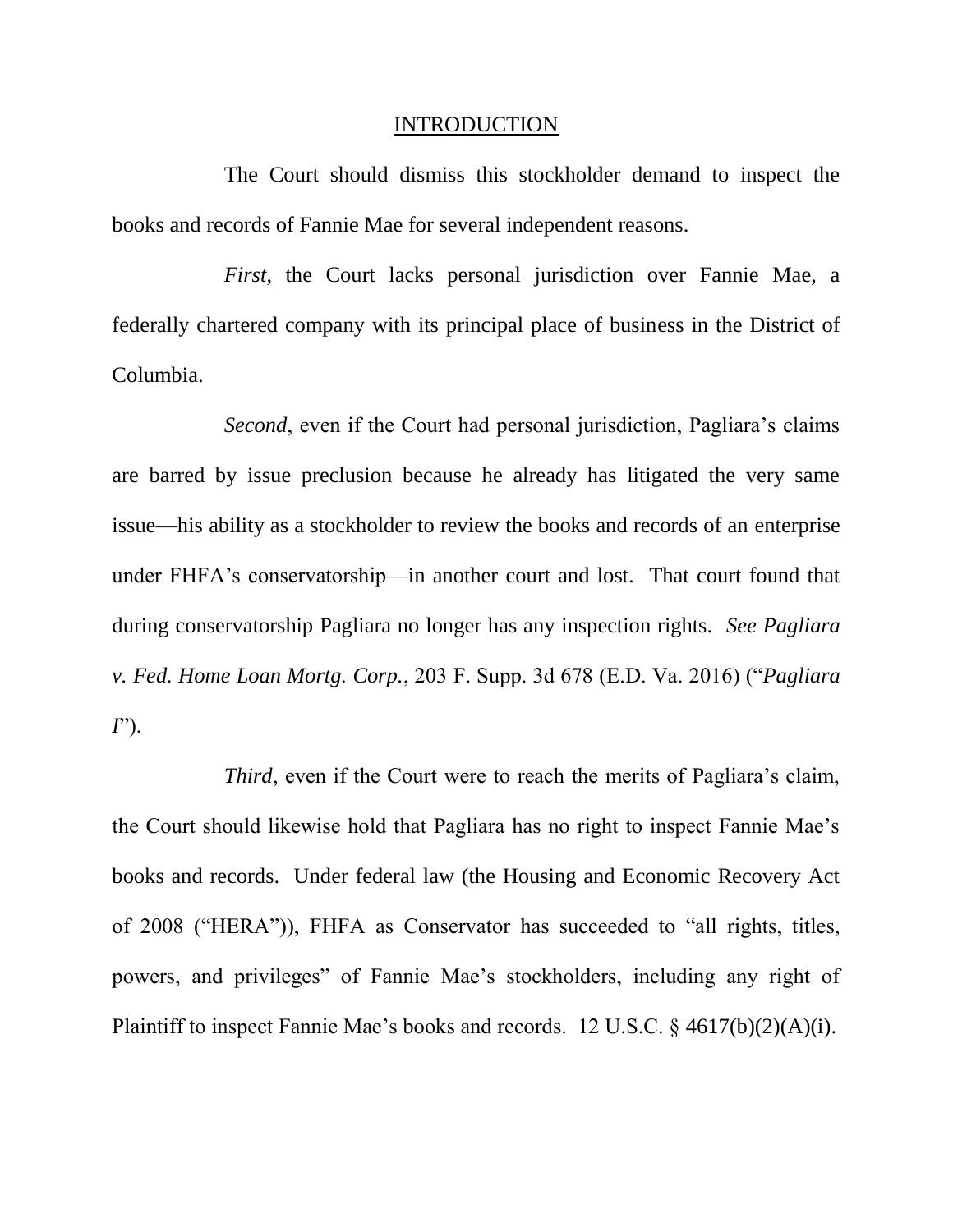*Fourth*, HERA's jurisdiction withdrawal provision, *id*. § 4617(f), also bars the injunctive relief Pagliara seeks as it would restrain and affect the Conservator's exercise of statutory powers.

*Finally*, Pagliara has failed to identify a proper purpose for the proposed inspection. Pagliara seeks production of books and records purportedly because he is considering litigation against Fannie Mae's directors, FHFA and/or Treasury, but any such suit would be barred by the applicable statutes of limitations.

## NATURE AND STAGE OF PROCEEDING

Plaintiff Pagliara filed suit in this Court on March 14, 2016, seeking an inspection of Fannie Mae's books and records. On March 25, 2016, Defendant Fannie Mae removed the suit to the United States District Court for the District of Delaware. On March 8, 2017, that court remanded the suit to this Court for further proceedings. On March 28, 2017, this Court entered an order setting a trial date of May 1. In light of the threshold legal issues raised in this motion, Fannie Mae will also file a motion to reconsider that scheduling order today.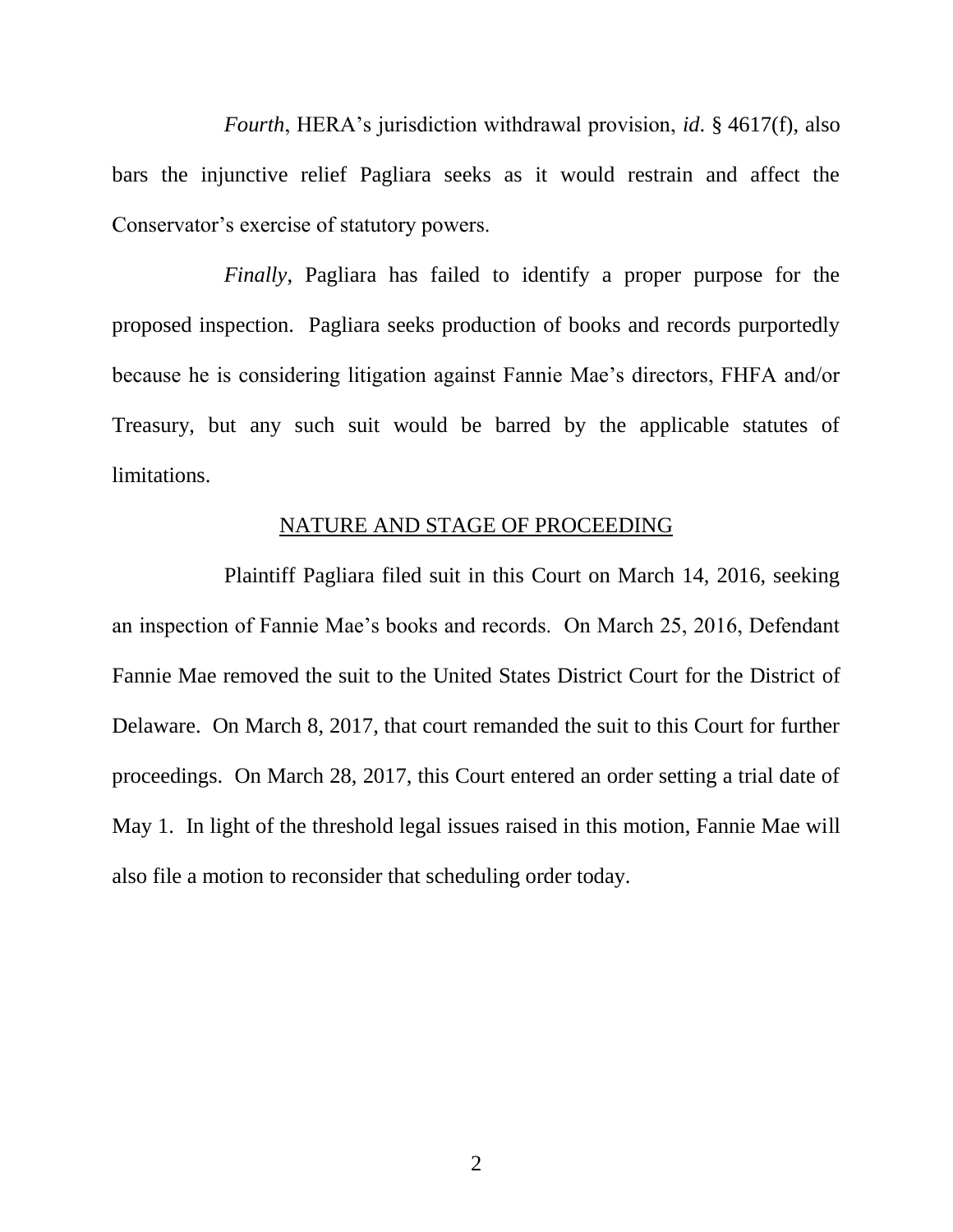### STATEMENT OF FACTS**<sup>1</sup>**

#### **A. Fannie Mae and Freddie Mac**

Congress created Fannie Mae and Freddie Mac (together, the "Enterprises"), as federally-chartered companies whose mission is to facilitate liquidity and efficiency in the mortgage market. *See* Compl. ¶¶ 22, 25, 30. Fannie Mae is not a Delaware corporation. Rather, federal law dictates that Fannie Mae is a citizen of the District of Columbia "for purposes of jurisdiction and venue in civil actions." 12 U.S.C.  $\S$  1717(a)(2)(B). Pursuant to its federal charter and its Bylaws, Fannie Mae is authorized to do business as "Federal National Mortgage Association" or "Fannie Mae." 12 U.S.C. § 1717(a)(1), (a)(2)(B); Ex. 1, Fannie Mae Bylaws (as amended through July 26, 2016) ("Fannie Mae Bylaws") § 1.01.<sup>2</sup> Fannie Mae does not have a certificate of incorporation nor is it required to register to do business in any state. *See* 12 U.S.C. § 1723a(a).

### <span id="page-10-1"></span><span id="page-10-0"></span>**B. The Housing and Economic Recovery Act of 2008 ("HERA")**

In July 2008, in the wake of a national crisis in the U.S. housing market, Congress created FHFA as the Enterprises' independent federal regulator. *See* HERA, Pub. L. No. 110-289, 122 Stat. 2654 (codified as 12 U.S.C. § 4511 *et seq*.); *see also* Compl. ¶¶ 54, 55. HERA also granted the Director of FHFA

 $\overline{a}$ 

3

<sup>1</sup> This Brief draws, *arguendo*, on the allegations of the Complaint, without conceding the completeness or accuracy of those allegations.

<sup>&</sup>lt;sup>2</sup> All cites to "Ex. [numeric]" refer to exhibits to the Transmittal Affidavit of S. Mark Hurd, filed herewith, unless otherwise noted.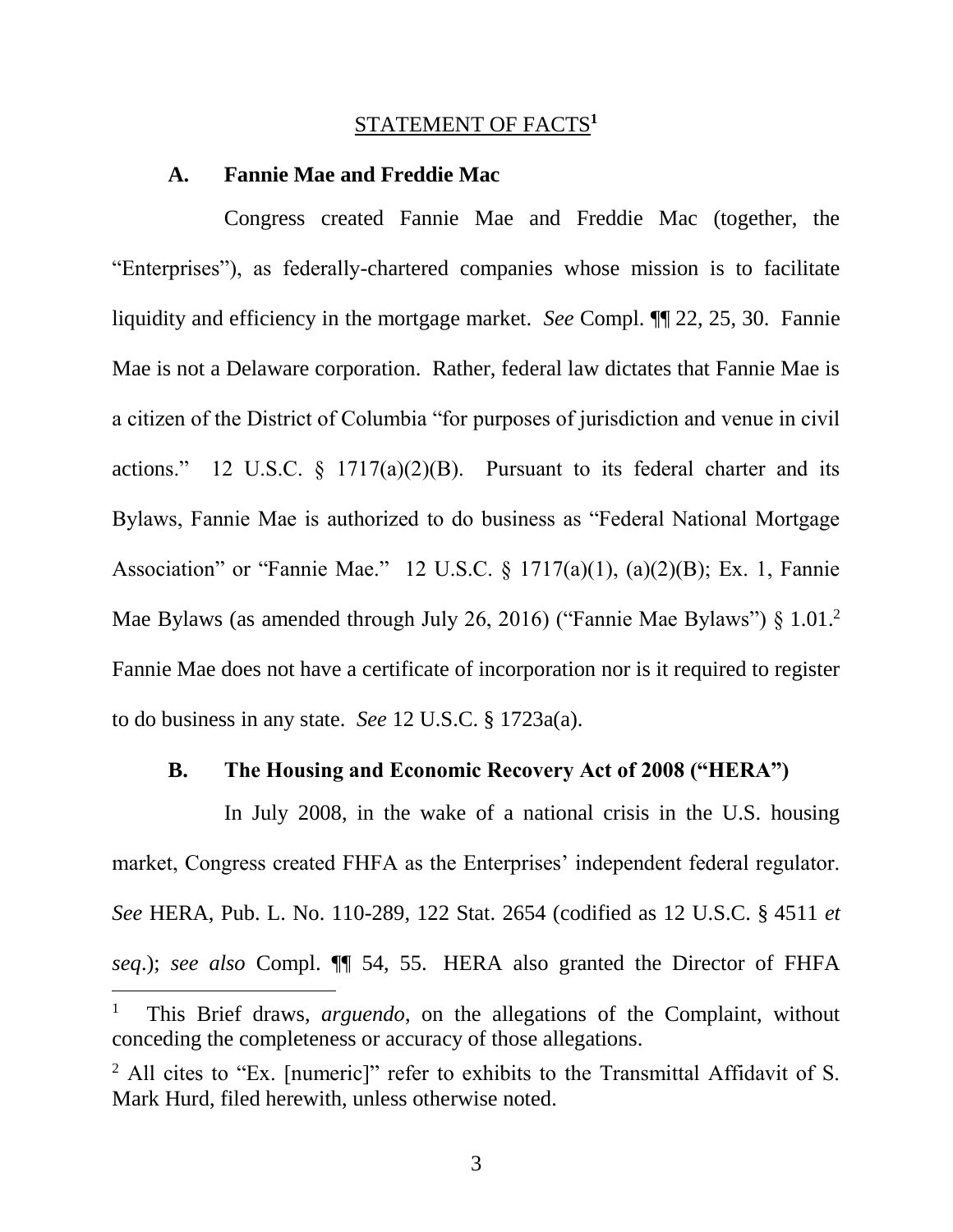<span id="page-11-0"></span>discretionary authority to place Fannie Mae and Freddie Mac in conservatorship and to appoint FHFA as their conservator "for the purpose of reorganizing, rehabilitating, or winding up the affairs of a regulated entity." 12 U.S.C. § 4617(a)(2). HERA provides that, upon its appointment as the conservator or receiver, FHFA "immediately succeed[s] to . . . all rights, titles, powers, and privileges of the regulated entity, and of any stockholder, officer, or director of such regulated entity with respect to the regulated entity and the assets of the regulated entity." *Id.* § 4617(b)(2)(A)(i).

The statute accords the Conservator broad authority to "operate" and "conduct all business" of the Enterprises, *id.* § 4617(b)(2)(B)(i), including the power to take such action as may be "appropriate to carry on the business of the regulated entity and preserve and conserve the assets and property of the regulated entity," *id.* § 4617(b)(2)(D)(ii), and to "transfer or sell" any of the Enterprises" assets or liabilities, *id.* § 4617(b)(2)(G). HERA also provides FHFA as conservator the authority to exercise its statutory powers and any "necessary" "incidental powers" in the manner that "the Agency [FHFA] determines is in the best interests of the regulated entity or the Agency." *Id*. § 4617(b)(2)(J).

Finally, HERA affords FHFA broad discretion to operate the Enterprises without judicial interference. Section 4617(f) provides that "no court

4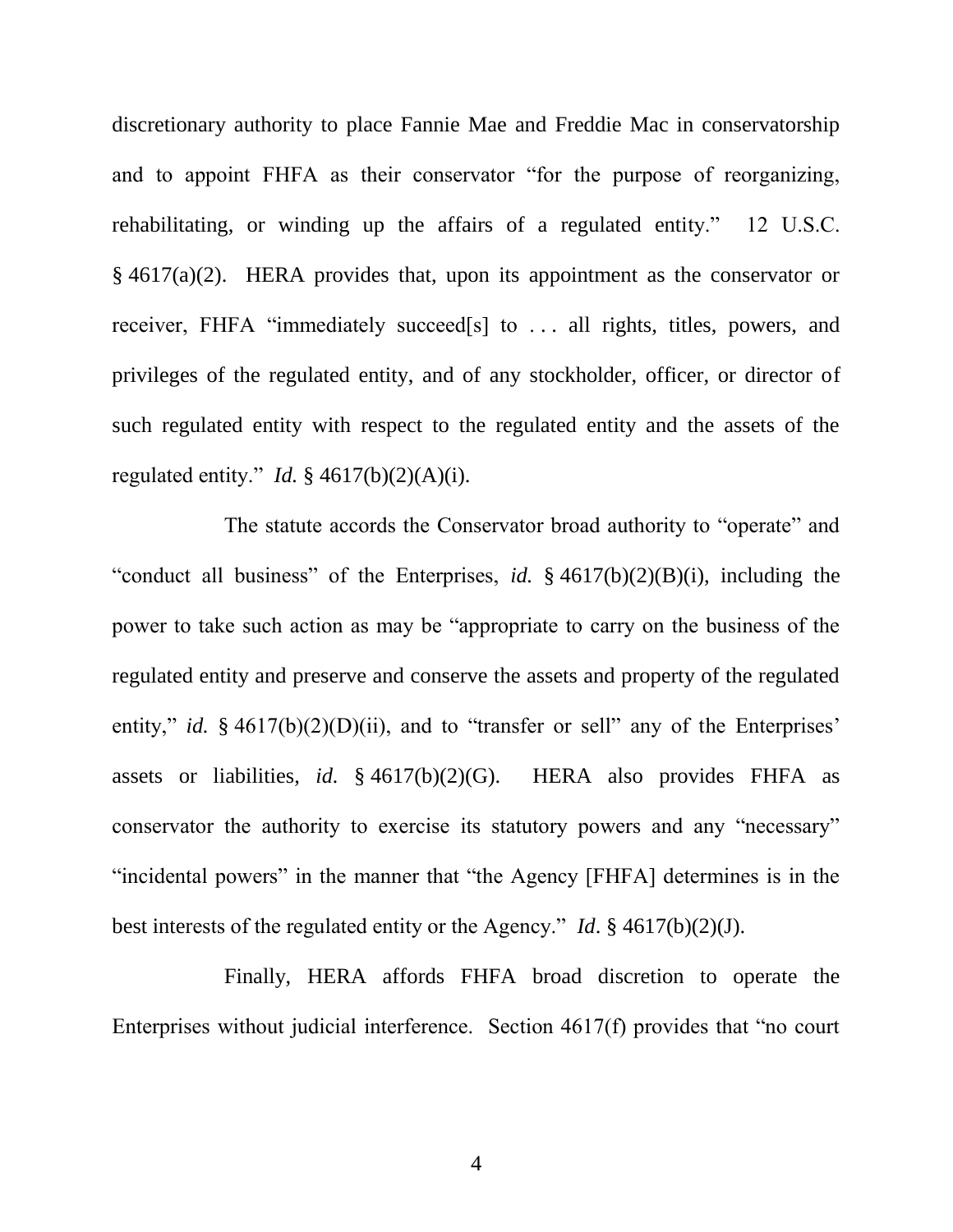may take any action to restrain or affect the exercise of powers or functions of [FHFA] as conservator or receiver."

# **C. Conservatorship and the Preferred Stock Agreement with the Department of Treasury**

FHFA's Director placed both Enterprises into statutory conservatorships in September 2008; they remain in that status today. *See* Compl. ¶ 65. Shortly after becoming Conservator, FHFA (on behalf of the Enterprises) entered into Senior Preferred Stock Purchase Agreements ("PSPAs") with the United States Department of the Treasury ("Treasury"). *Id.* ¶¶ 83-100.

Through the PSPAs, Treasury agreed to provide billions of dollars for the Enterprises' continued operations in exchange for a comprehensive package of rights. *See Perry Capital v. Mnuchin*, 848 F.3d 1072, 1082 (D.C. Cir. 2017). In return, Treasury received (i) a \$1 billion senior liquidation preference—a priority right above all other stockholders, whether preferred or otherwise—to receive distributions from assets if the Enterprises were liquidated; (ii) a dollar-for-dollar increase in that liquidation preference each time the Enterprises drew upon Treasury's funding commitment; (iii) quarterly dividends that the Enterprises could either pay at a rate of 10% per annum of Treasury's liquidation preference or, if the dividends were paid in kind, at a rate of 12% per annum; (iv) warrants allowing Treasury to purchase up to 79.9% of the Enterprises' common stock; and (v)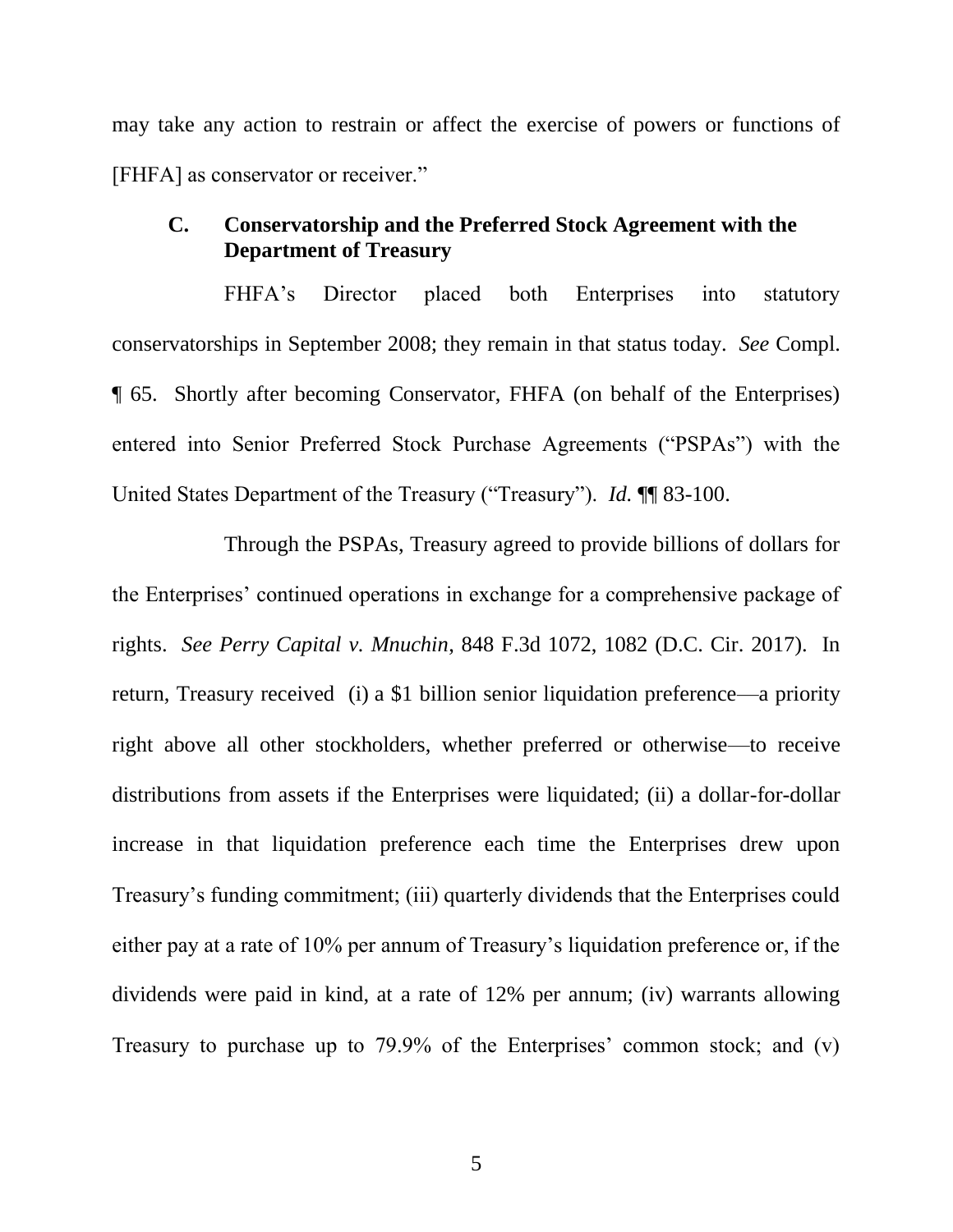significant periodic commitment fees to compensate Treasury's ongoing commitment of billions of dollars. *Id.*<sup>3</sup>

# **D. The Third Amendment and the "Net Worth Sweep"**

Through the first quarter of 2012, Fannie Mae and Freddie Mac "repeatedly struggled to generate enough capital to pay the 10% dividend they owed to Treasury under the amended [PSPAs]." *Perry Capital*, 848 F.3d at 1083. In August 2012, Treasury and FHFA, acting as Conservator for the Enterprises, entered into the Third Amendment to the PSPAs. Compl. ¶ 104. The Third Amendment eliminated the fixed dividend and suspended the periodic commitment fee. *Id.* ¶¶ 112, 119. In exchange, the Third Amendment provided that the Enterprises would pay to Treasury a quarterly variable dividend equal to their net worth (subject to a declining reserve)—however much or little that might be. Perry Capital, 848 F.3d at 1083.<sup>4</sup> If the Enterprises' net worth is negative in a quarter, no dividend is due. *Id*.; *see also* Compl. ¶¶ 118-121.

l

<sup>&</sup>lt;sup>3</sup> The PSPAs were amended twice in 2009—first to raise the funding commitment for each of the Enterprises from \$100 billion to \$200 billion, and then, in the Second Amendment, to raise the commitment according to a formula that would become capped at the end of 2012. *See* Compl. ¶¶ 92-95.

<sup>&</sup>lt;sup>4</sup> Those annual earnings historically averaged below \$19 billion, the amount owed under the fixed dividend. *See* Ex. 2, Fannie Mae, Quarterly Report (Form 10- Q) (Aug. 8, 2012) at 4 ("The amount of this dividend payment exceeds our reported annual net income for every year since our inception."); Ex. 3, Freddie Mac, Quarterly Report (Form 10-Q) (Aug. 7, 2012) at 8 ("[O]ur annual cash dividend obligation to Treasury on the senior preferred stock of \$7.2 billion exceed[s] our annual historical earnings in all but one period."). All of Fannie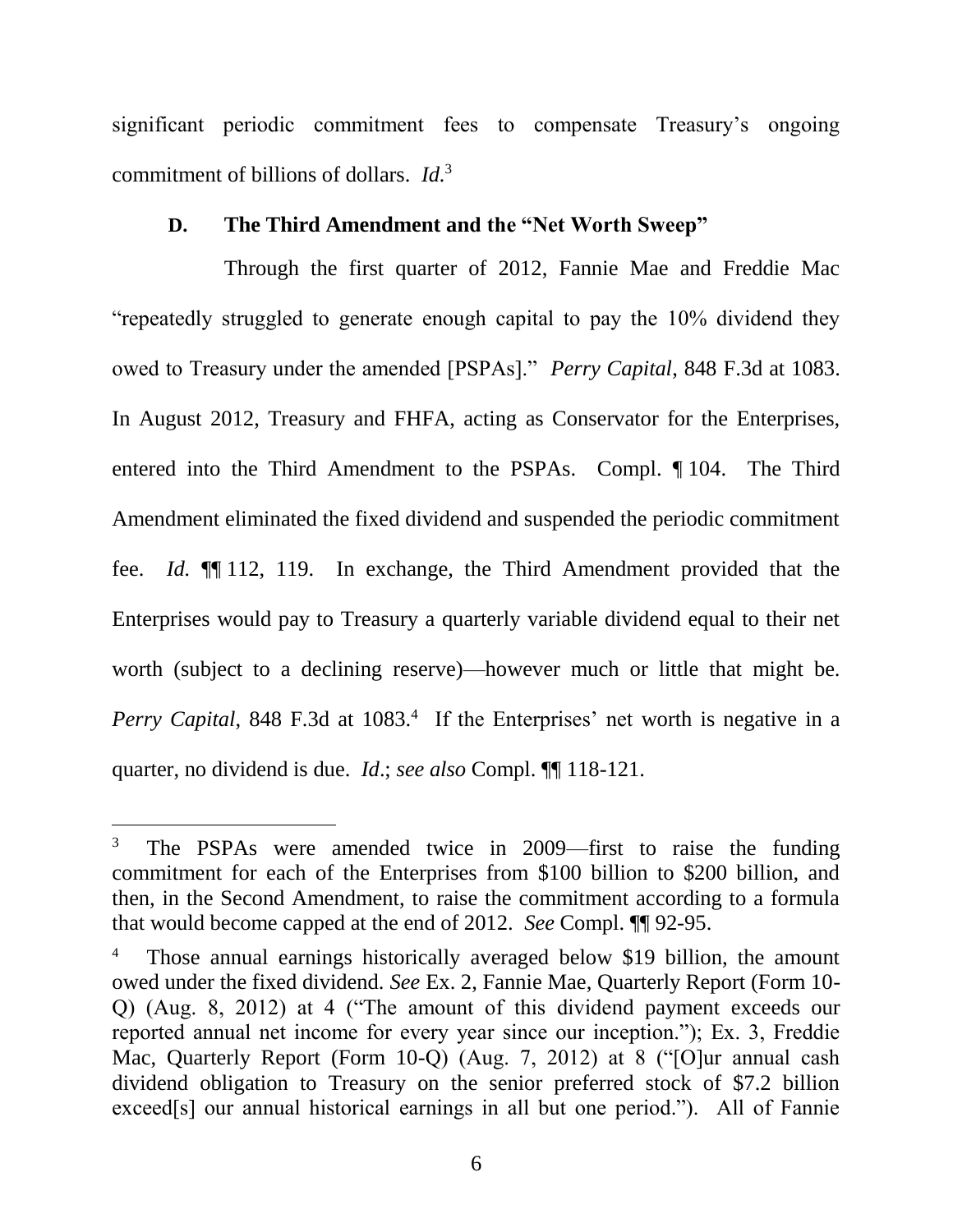# **E. Plaintiff Pagliara's Books and Records Demand**

On January 19, 2016, Pagliara's counsel sent demands to both Fannie Mae and Freddie Mac seeking to inspect a massive volume of books and records in order to evaluate claims against their Directors, FHFA, and/or Treasury relating to the Third Amendment. *See* Compl., Ex. A. Among the fourteen separate requests that Pagliara included in his demand to Fannie Mae, he sought, for example, the following:

- All Board Materials concerning FHFA's and Treasury's management of Fannie Mae, including all "directives and/or instructions" given by FHFA or Treasury to Fannie Mae and all "policies, handbooks, rules, directives instructions, procedures, or other documents" concerning FHFA or Treasury oversight of Fannie Mae public statements;
- All Board Materials concerning any report, analysis, or evaluation of the solvency or insolvency of Fannie Mae;

 $\overline{a}$ Footnote continued from previous page

Mae's SEC reports are available at https://goo.gl/tuu32D. The Court may take judicial notice of these documents. *See, e.g.*, *Solomon v. Armstrong*, 747 A.2d 1098, 1121 n.72 (Del. Ch. 1999) (Chandler, C.) ("[I]t is well settled that where certain facts are not specifically alleged (or in dispute) a Court may take judicial notice of facts publicly available in filings with the SEC."), *aff'd*, 746 A.2d 277 (Del. 2000). Indeed, the Delaware Supreme Court has recognized that, "in acting on a Rule 12(b)(6) motion to dismiss, trial courts may consider hearsay in SEC filings to ascertain facts appropriate for judicial notice under Delaware Rule of Evidence 201." *In re Gen. Motors (Hughes) S'holder Litig.*, 897 A.2d 162, 170 (Del. 2006) (alteration and quotation omitted). Where, as here, the complaint is devoid of any allegations casting doubt on the integrity of the filings, it is proper for the Court to take judicial notice of their contents. *See id.* at 171.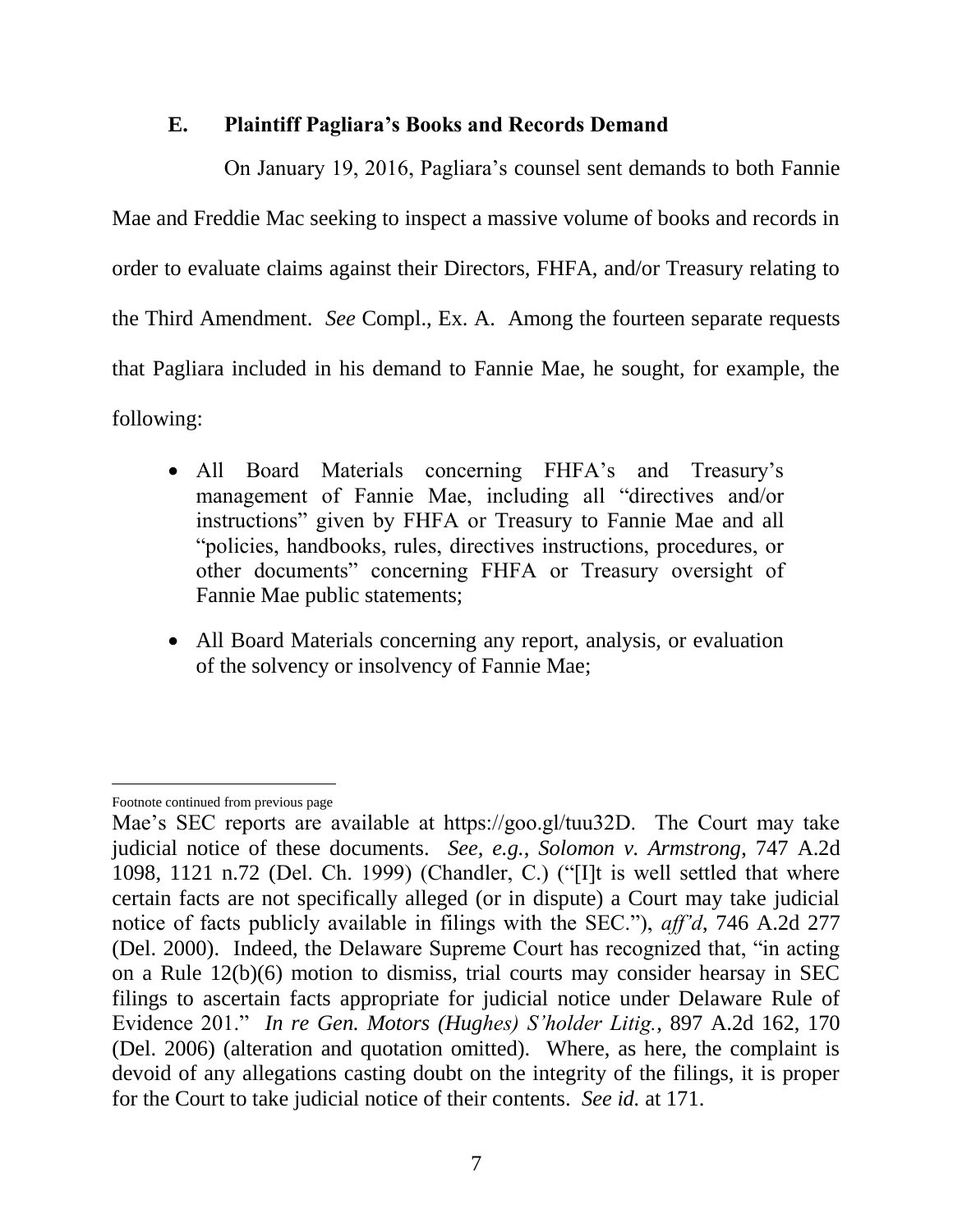- All Board Materials concerning the Third Amendment, including those concerning payment of dividends pursuant to the Third Amendment;
- Books and records sufficient to show Fannie Mae's net worth, and the value of all outstanding shares of capital stock, from August 2012 until the present; and
- All Board Materials pertaining to the Company's outstanding public securities, stockholders, and debtholders.

*Id*. at 2-4.

 $\overline{a}$ 

## <span id="page-15-0"></span>ARGUMENT

# **I. THIS COURT LACKS PERSONAL JURISDICTION OVER FANNIE MAE**

The Court must consider whether it has general personal jurisdiction in this matter before proceeding to the merits.<sup>5</sup> See Branson v. Exide Elecs. Corp., 625 A.2d 267, 268 (Del. 1993) ("[T]he Court of Chancery should have decided the personal jurisdictional challenge regarding the individual defendants, raised by [defendants'] motion to dismiss, prior to addressing the substantive aspect of that motion."). It does not. Fannie Mae is a federally-chartered government sponsored enterprise neither incorporated in Delaware nor at home in this state. The voided 2002 certificate of incorporation that Pagliara relies on to establish jurisdiction is not related to Fannie Mae, and Fannie Mae's congressional charter, Bylaws, and

<sup>&</sup>lt;sup>5</sup> Pagliara has not alleged that the Court has specific personal jurisdiction over Fannie Mae arising out of relevant transactions within the State. Pagliara is a citizen of Tennessee and has no meaningful connection with Delaware. This motion therefore addresses only general personal jurisdiction.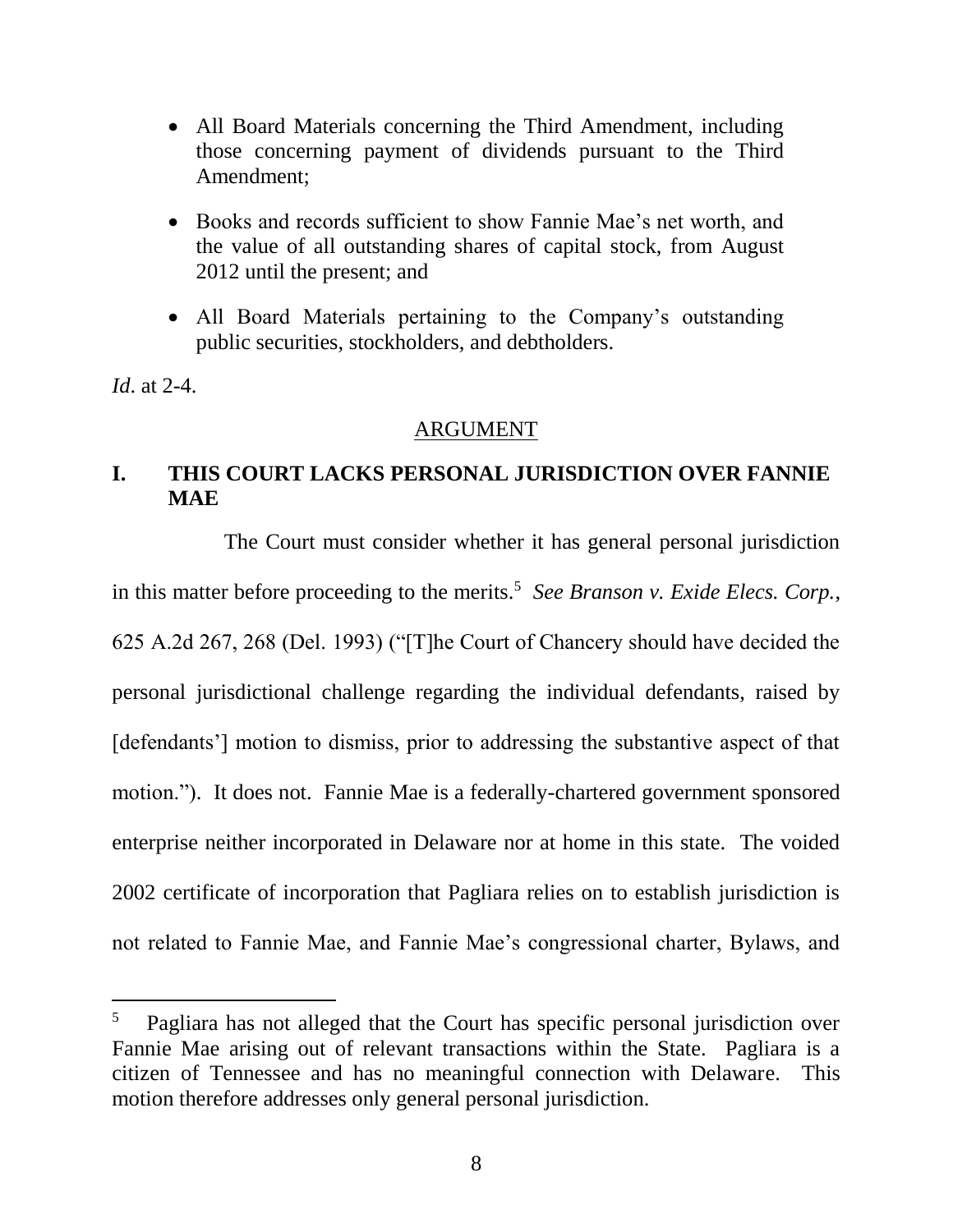SEC filings make no mention of it. Therefore, jurisdiction is not proper under Delaware's long-arm statute. In addition, Section 220 of the DGCL by its terms only applies to Delaware corporations, and thus has no application to Fannie Mae.

#### <span id="page-16-0"></span>**A. Fannie Mae Is Not A Delaware Corporation.**

Pagliara claims to have filed this lawsuit in Delaware because he believed Fannie Mae was incorporated in and operating under the laws of Delaware. Pagliara's sole basis for alleging jurisdiction is certificate of incorporation filed with the Secretary of State on August 21, 2002 for an entity called "Federal National Mortgage Association, *Inc.*" Compl., Ex. C. (emphasis added) ("2002 Certificate"). Fannie Mae is not "Federal National Mortgage Association, Inc." Both Fannie Mae's Charter and its Bylaws state that Fannie Mae is only authorized to conduct business under two names: "Federal National Mortgage Association" and "Fannie Mae." 12 U.S.C. § 1717(a)(1), (a)(2)(B); Ex. 1, Fannie Mae Bylaws § 1.01.<sup>6</sup> Indeed, Pagliara did not sue "Federal National Mortgage Association, *Inc.*" He sued "Federal National Mortgage Association." Compl. at 1. Similarly, he does not allege that he owns stock in "Federal National Mortgage Association, *Inc.*"; again, the Verified Complaint reflects ownership in "Federal National Mortgage Association." *See* Compl., Ex. A, at 47.

<span id="page-16-1"></span> $\overline{a}$ 

<sup>6</sup> Fannie Mae's bylaws are incorporated by reference into the Verified Complaint, Compl. ¶ 44 & n.11, and attached thereto as an exhibit, Compl., Ex. B. Exhibit 1 is the operative version.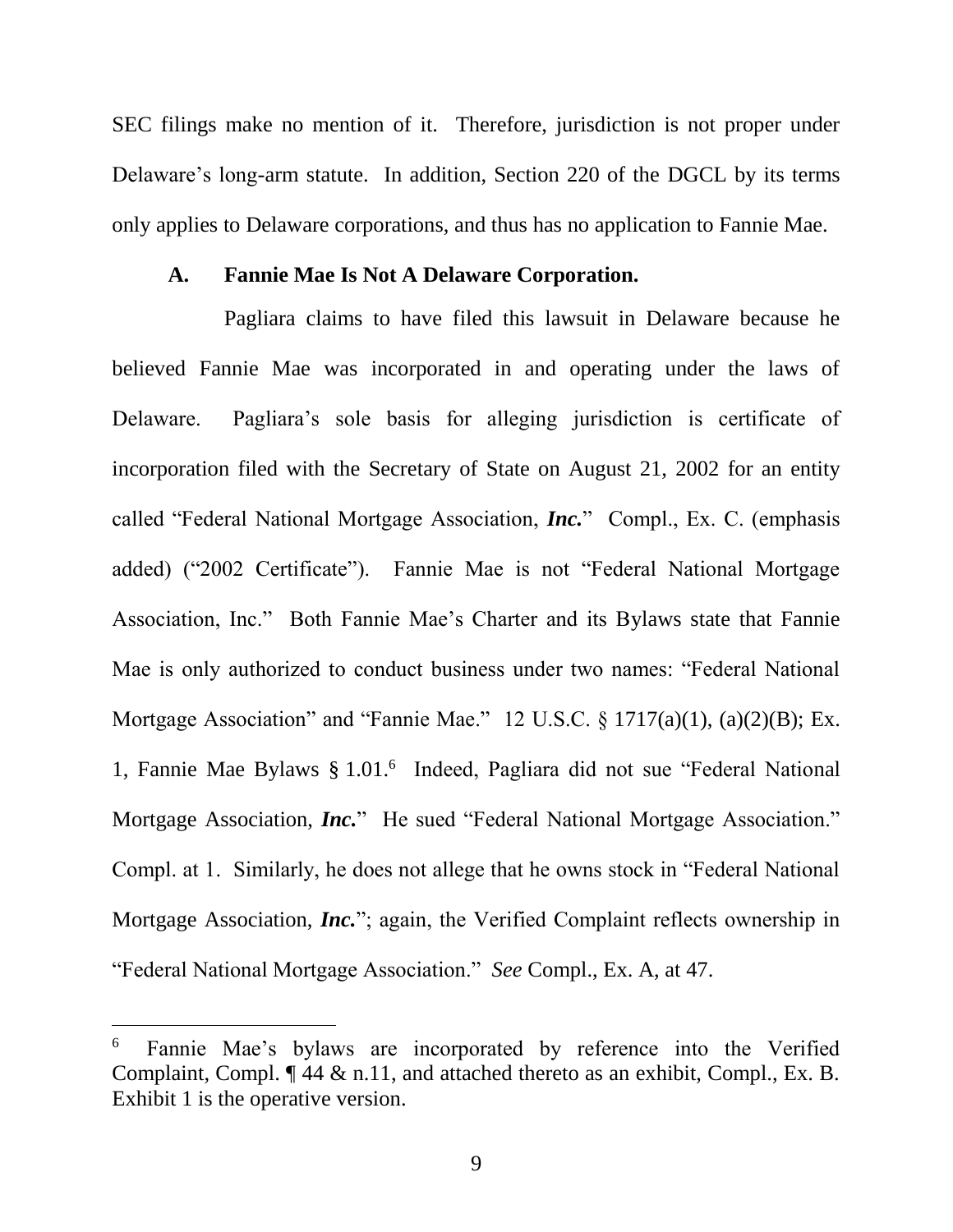The 2002 Certificate contains other facial inconsistencies with the public record and allegations in the Complaint. Notably, it only authorizes the issuance of up to 1,500 shares of common stock. *See* Compl., Ex. C. In contrast, as Fannie Mae's annual filings with the SEC reflect, Fannie Mae had issued more than one billion shares of common stock in 2002. *See* Ex. 4, Fannie Mae Annual Report (Form 10-K), at 105 (Mar. 1, 2003) ("Fannie Mae 2002 10-K").

The 2002 Certificate is also inconsistent with Fannie Mae's history as a federally-chartered entity at home in the District of Columbia. During the period in which the 2002 Certificate was purportedly valid, Fannie Mae never described itself as a Delaware corporation or mentioned the certificate in any public filing. *See, e.g.*, Ex. 4, Fannie Mae 2002 10-K at Cover Page, (responding "federally chartered corporation" in section requesting "state or other jurisdiction of incorporation or organization"); Ex. 5, Fannie Mae Annual Report (Form 10-K), at Cover Page (Mar. 15, 2004) (same). In any event, the Delaware Secretary of State voided the 2002 Certificate on March 1, 2004, long before Pagliara filed suit.<sup>7</sup> *See*  Ex. 6, Certificate of Sec'y of State Jeffrey W. Bullock ("Sec'y of State

l

<sup>&</sup>lt;sup>7</sup> Whatever the 2002 Certificate is, it does not raise any questions of fact that should provide Pagliara with an opportunity for discovery. Even if there were a question of fact as to whether the 2002 Certificate was somehow associated with Fannie Mae, "Federal National Mortgage Association, Inc." is long defunct. Pagliara cannot revive personal jurisdiction even if it had existed in 2002, a fact Fannie Mae's counsel informed Pagliara of by letter dated August 4, 2016.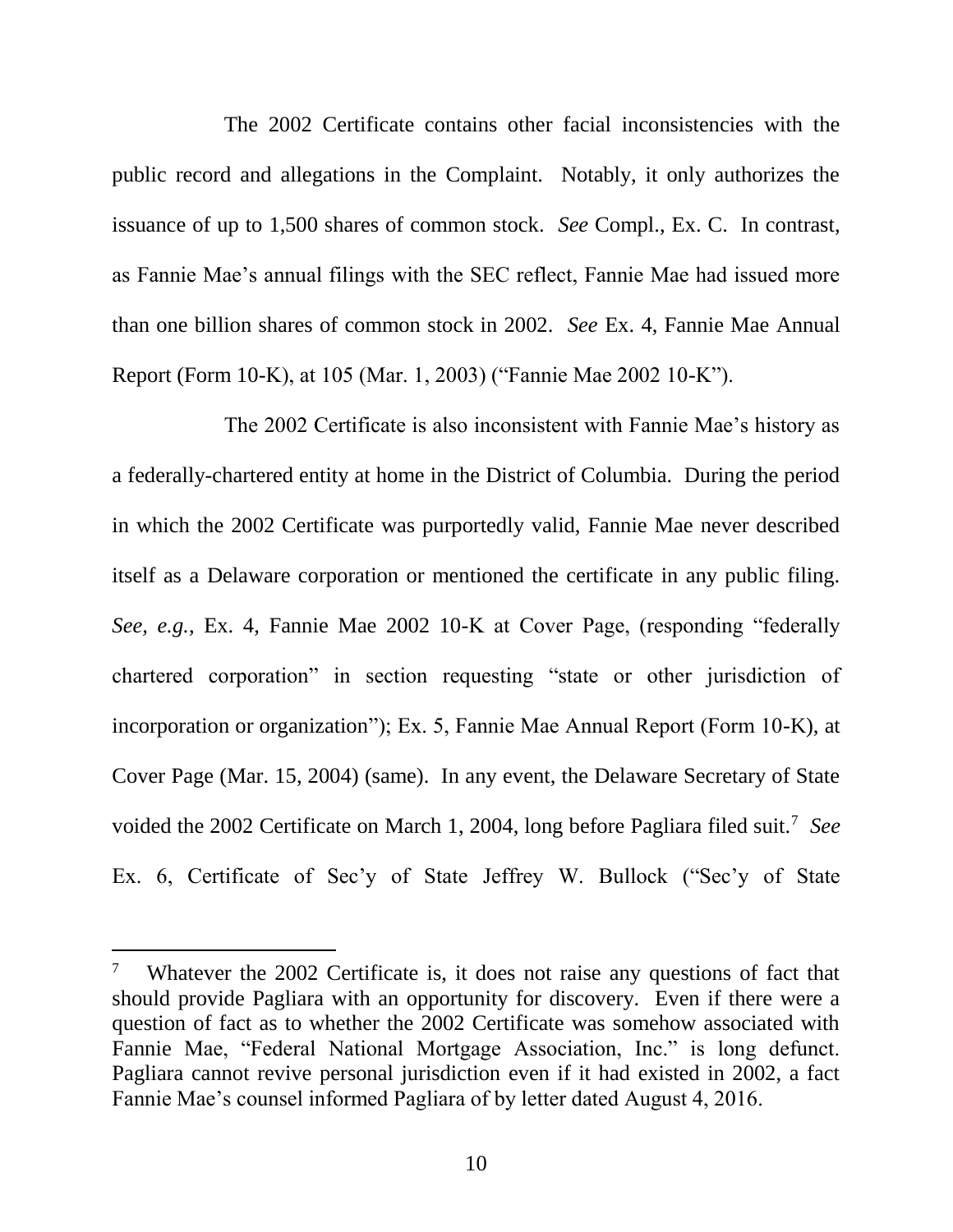Certificate").<sup>8</sup> In voiding the certificate, the Secretary of State proclaimed that Federal National Mortgage Association, *Inc.* "is no longer in existence . . . under the laws of the State of Delaware."<sup>9</sup> *Id.*

# **B. Fannie Mae Is A District of Columbia Corporation for Purposes of Jurisdiction, But As A Federally-Chartered Government Sponsored Enterprise, It Is Not Incorporated In Any State.**

Fannie Mae's federal charter provides that it "shall maintain its principal office in the District of Columbia or the metropolitan area thereof and shall be deemed, for purposes of jurisdiction and venue in civil actions, to be a District of Columbia corporation." 12 U.S.C. § 1717(a)(2)(B). This language makes clear that Fannie Mae is "at home" in the District for purposes of general personal jurisdiction. *See Daimler AG v. Bauman*, 134 S. Ct. 746, 754 (2014).

 $\overline{a}$ 

<sup>&</sup>lt;sup>8</sup> This Court may take judicial notice of the Secretary of State Certificate. Facts "not subject to reasonable dispute" because they are "(1) generally known within the territorial jurisdiction of the trial court or (2) capable of accurate and ready determination by resort to sources whose accuracy cannot reasonably be questioned" are subject to judicial notice. Del. R. Evid. 201(b). This includes documents "obtainable by resort to, the office of the Secretary of State of Delaware" which is "a source whose accuracy cannot reasonably be questioned." *In re Wheelabrator Techs. Inc. S'holders Litig.*, 1992 WL 212595, at \*11 (Del. Ch. Sept. 1, 1992).

<span id="page-18-2"></span><span id="page-18-1"></span><span id="page-18-0"></span>Under Delaware law, a corporation that has been voided, such as for failure to pay franchise taxes, is considered to be a dissolved corporation. *See, e.g.*, *Wuerfel v. F.H. Smith Co.*, 13 A.2d 601, 602 (Del. Ch. 1940); Donald J. Wolfe & Michael A. Pittenger, *Corp. & Commercial Practice in DE Court of Chancery* § 8.11[b]. Section 278 of the D.G.C.L. provides that once a corporation is dissolved, it has a three-year "wind-up" period during which it can wind up its affairs, bring suit, and be sued. 8 *Del. C*. § 278. Thus, corporate liability for new lawsuits effectively ends at the end of the three-year "wind-up" period.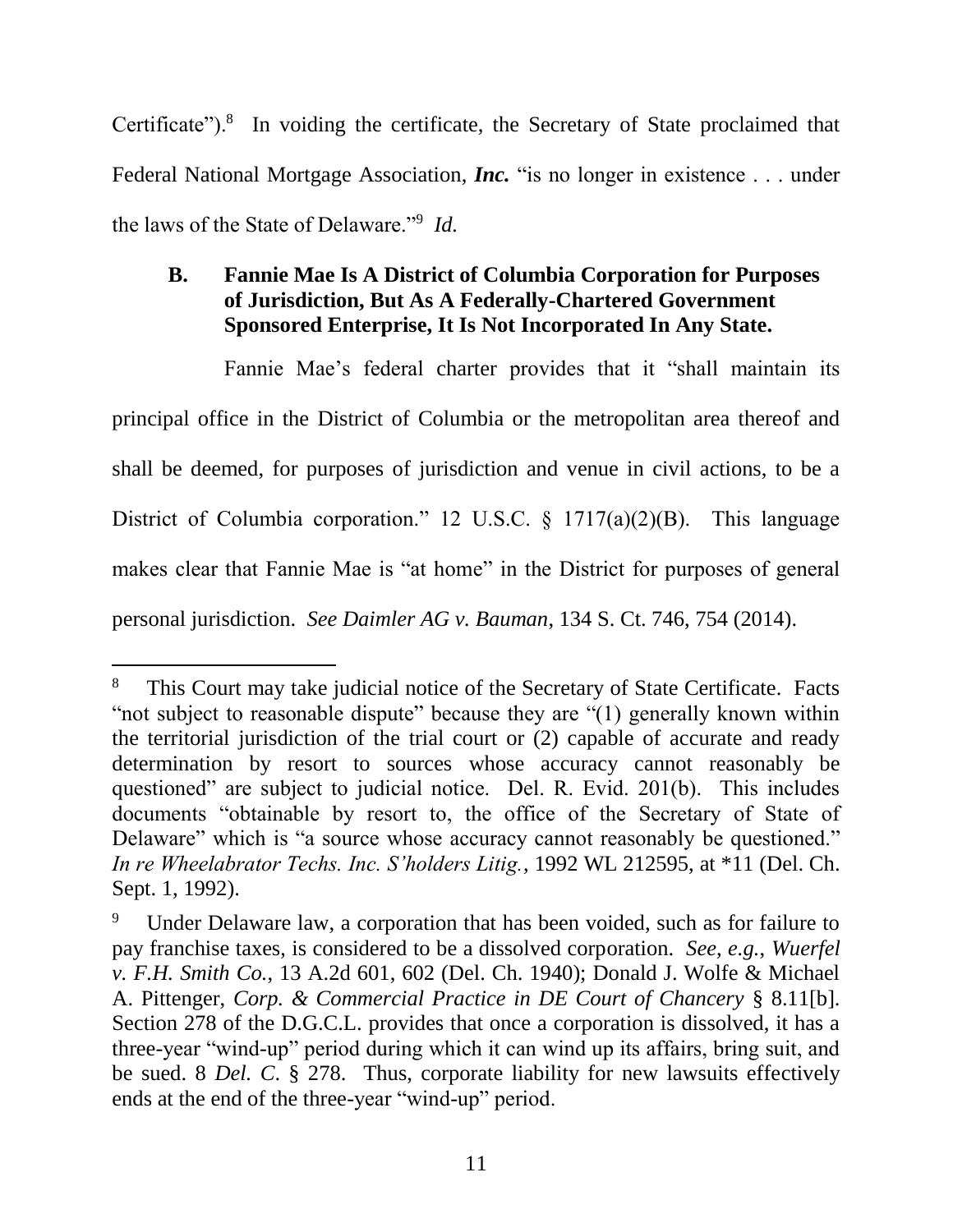<span id="page-19-0"></span>But while Fannie Mae may be subject to general personal jurisdiction in the District, it is not incorporated there or anywhere else. Indeed, Fannie Mae has not been incorporated in any state at any point during its nearly 80-year existence. Rather, Fannie Mae is a uniquely federal enterprise empowered by Congress to "conduct its business without regard to any qualification or similar statute in any State of the United States." 12 U.S.C. § 1723a(a). In 1938, Congress first authorized the Reconstruction Finance Corporation, a New Deal-era federal corporation, to establish Fannie Mae. *See* National Housing Act of 1934, Pub. L. No. 73-479, 48 Stat. 1246, as amended by the National Housing Act Amendments of 1938, Pub. L. No. 75-424, § 4, 52 Stat. 8, 23. In 1948, Congress went further and expressly established Fannie Mae as a subsidiary of the Reconstruction Finance Corporation. Act of July 1, 1948, Pub. L. No. 80-864, 62 Stat. 1206.

Congress re-chartered and reorganized Fannie Mae in 1954. Housing Act of 1954 ("1954 Act"), Pub. L. No. 83-560, 68 Stat. 590. Pursuant to the 1954 Act, Fannie Mae became a "constituent agency of the Housing and Home Finance Agency"—later, the Department of Housing and Urban Development.

In 1968, Congress passed legislation re-chartering Fannie Mae as a privately owned, government sponsored corporation. Housing and Urban Development Act of 1968 ("1968 Act"), Pub. L. No. 90-448, Title VII, 82 Stat.

12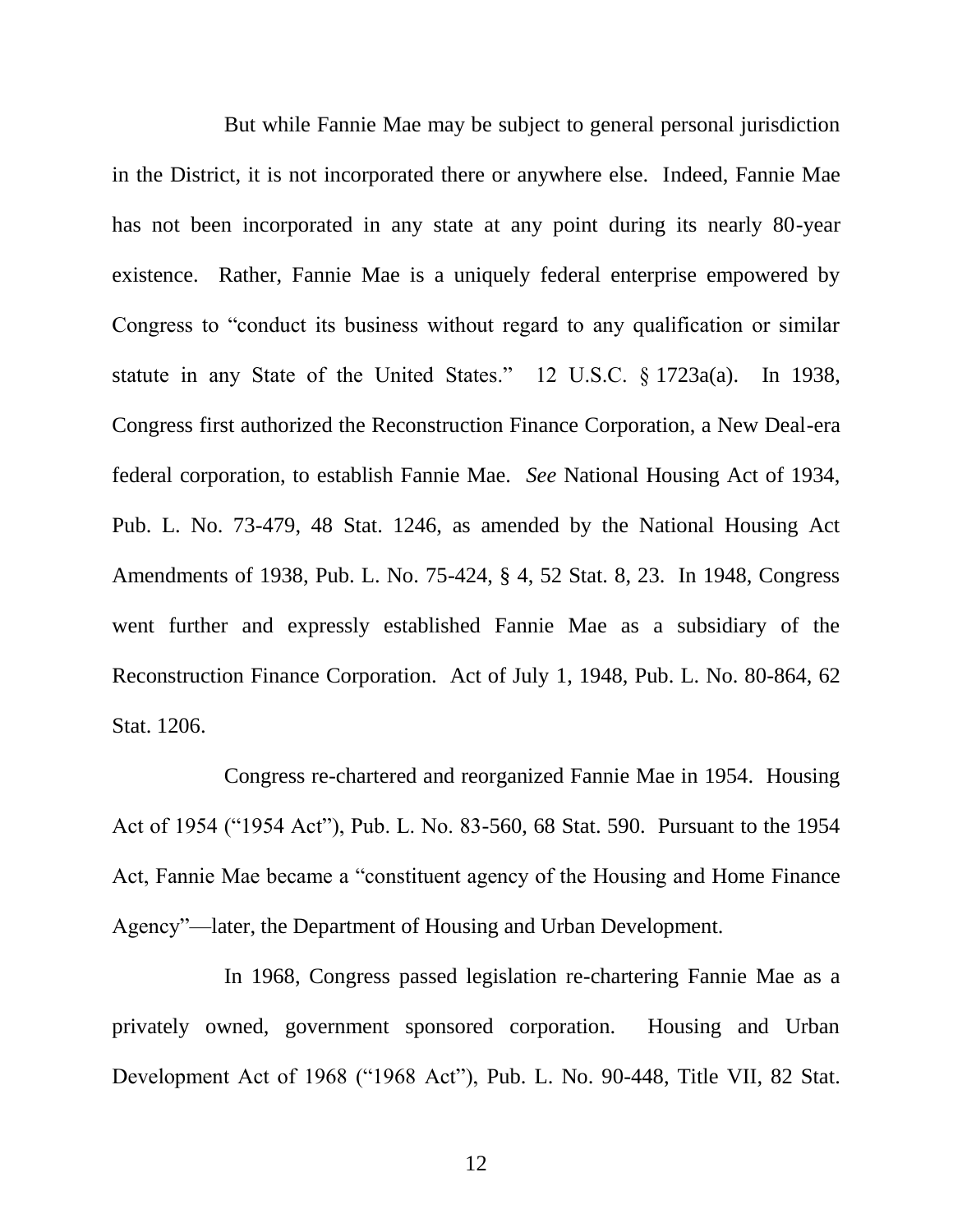476, 536-46. Despite this change, Fannie Mae retained its uniquely federal character. It continued to be known as the "Federal" National Mortgage Association, and Congress took no action to alter its fundamentally public purposes. Under the 1968 Act, Fannie Mae received an exemption from State taxes, *id.* § 802(aa)(4), 82 Stat. 540, and from registration under the Securities Act of 1933 and Securities Exchange Act of 1934, *see id.* § 802(ff), 82 Stat. 542.<sup>10</sup>

Fannie Mae's lengthy history establishes that it is federally-chartered and a long-time citizen of the District of Columbia. It is not incorporated in any state, including Delaware.

### **C. Fannie Mae's Election To Follow Delaware Corporate Governance Practices Does Not Confer Jurisdiction.**

Fannie Mae has chosen to follow Delaware's corporate governance *practices* pursuant to a federal regulation, 12 C.F.R. § 1239.3, which provides that, to the extent "not inconsistent" with its federal charter statute and "other Federal law, rules, and regulations," Fannie Mae must "elect to follow" one of three sets of corporate governance and indemnification practices: (1) the law of the jurisdiction in which its principal office is located (i.e., the District of Columbia); (2) Delaware General Corporation Law; or (3) The Revised Model Business Corporation Act. 12 C.F.R. § 1239.3(a)-(b). When Fannie Mae chose Delaware for this purpose, it

 $\overline{a}$ 

<sup>&</sup>lt;sup>10</sup> Notwithstanding this exemption, Fannie Mae has voluntarily registered under the 1934 Act in furtherance of its goals of increased transparency and public mission. *See* Fannie Mae 2002 10-K at 4.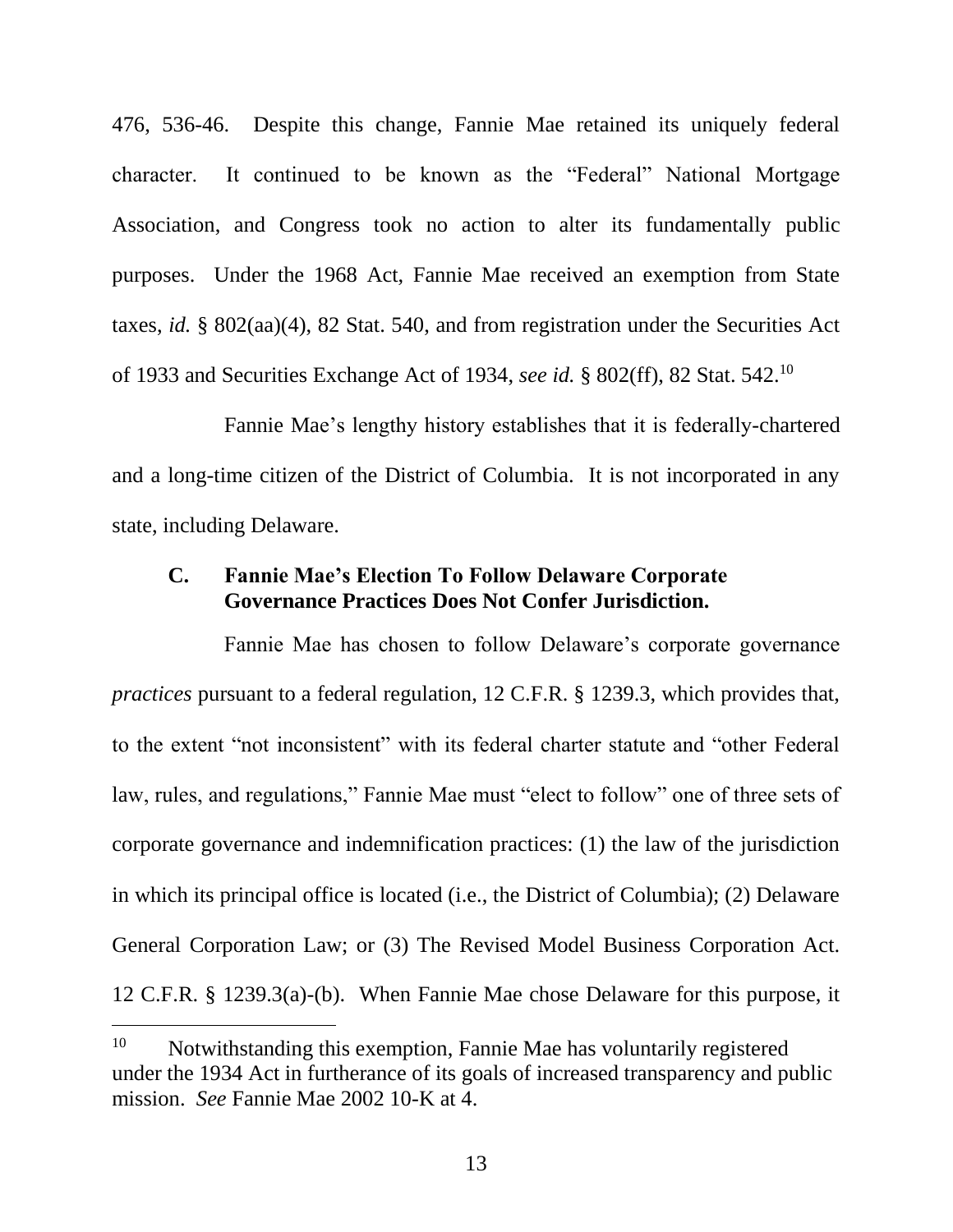chose only to follow [Delaware's] "corporate governance and indemnification *practices*," *id.* § 1239.3(b) (emphasis added), not to subject itself wholly to Delaware's extensive body of corporate law, nor to subject itself to general jurisdiction in Delaware.

Section 1239.3(d) itself makes clear that Fannie Mae's compliance with the governance selection provision "shall [not] cause or be deemed to cause [Fannie Mae] to become subject to the jurisdiction of any state court with respect to the [its] corporate governance." 12 C.F.R. § 1239.3(d). And as the regulation's history plainly establishes, this language was drafted to address concerns that "by choosing a particular body of state law to follow [Fannie Mae and Freddie Mac] could subject themselves to the jurisdiction of those states' courts." 80 Fed. Reg. 72,327, 72,329 (Nov. 19, 2015).

Tellingly, the agency specified that § 1239.3(d) was intended to conclusively rebut any argument that Fannie Mae's shareholders were authorized to bring suit to enforce the panoply of stockholder rights available under the chosen state's laws.Specifically, FHFA addressed concerns "that by choosing a particular body of state law to follow they could subject themselves to the jurisdiction of those states' courts *and would allow their members to assert all of the rights available to stockholders of corporations organized under those state laws.*" *Id.* (emphasis added). They specified that while the agency did "not"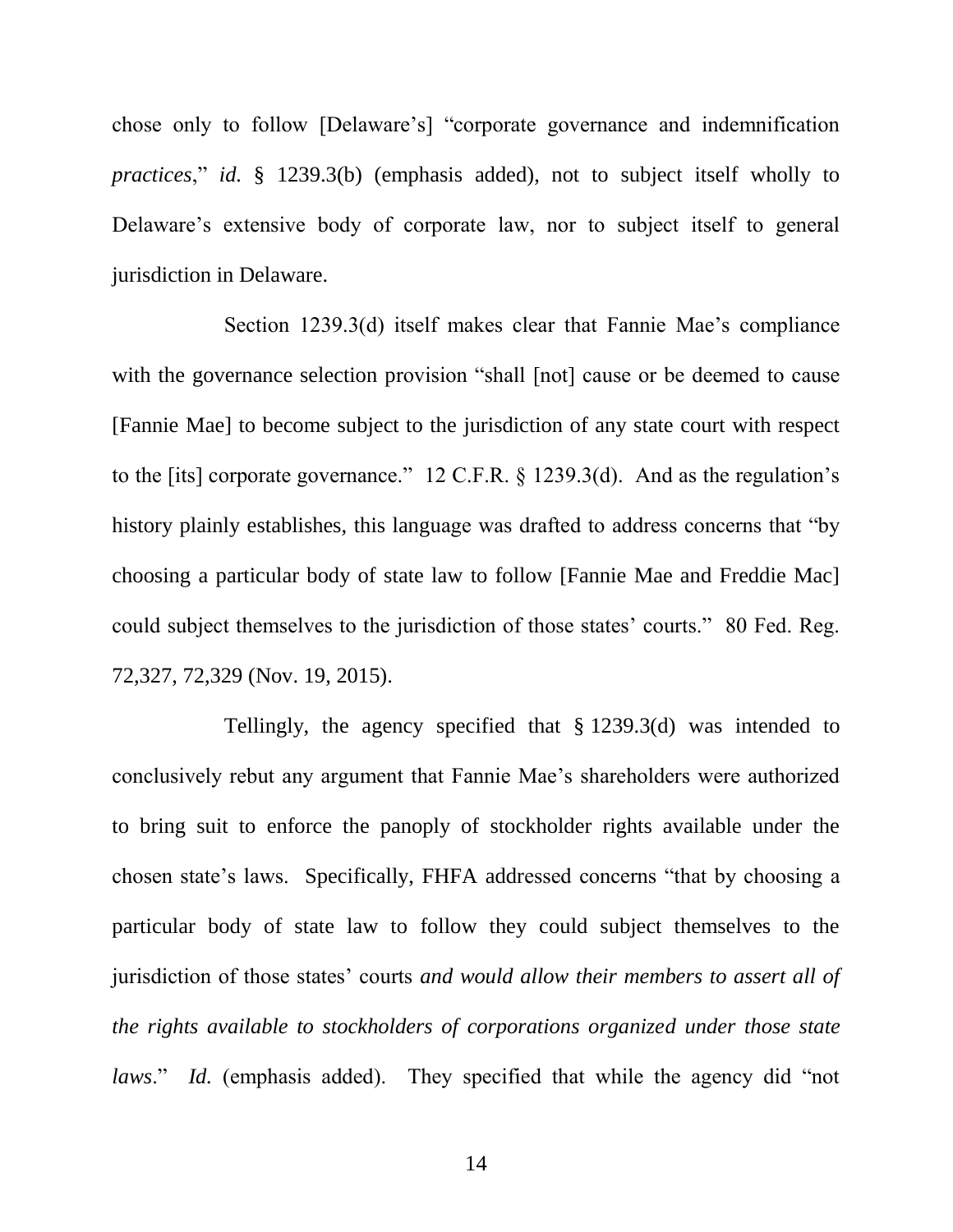believe that its regulations would cause either of those possibilities to occur,"  $\S$ 1239.3(d) should be added "for the sake of clarity." *Id.*

## **D. Fannie Mae is Not "At Home" in Delaware and Therefore Is Not Subject to Personal Jurisdiction in this Court**

Because Fannie Mae is not a Delaware corporation, this Court's jurisdiction is only proper if it would be consistent with the Delaware long-arm statute, which allows the Court to exercise jurisdiction only over cases bearing a specific relationship to the state and over defendants that are essentially at home here. *See* 10 *Del. C.* § 3104. Fannie Mae is not at home in Delaware. The Company's Congressional charter expressly provides that Fannie Mae "shall maintain its principal office in the District of Columbia." 12 U.S.C. § 1717(a)(2)(B); *see also* Ex. 1, Fannie Mae Bylaws, § 1.02.

<span id="page-22-0"></span>Pursuant to the Delaware Supreme Court's decision in *Genuine Parts Co. v. Cepec*, 137 A.3d 123 (Del. 2016), which relied on the United States Supreme Court's decision in *Daimler AG v. Bauman*, 134 S. Ct. 746, a corporation is subject to general personal jurisdiction in Delaware only if its contacts with the state are so continuous and extensive as to render it "essentially at home" in the state. *Cepec*, 137 A.3d at 127 & n.9.

<span id="page-22-1"></span>The Delaware Supreme Court ruled that it would be "inconsistent with principles of due process for a corporation to be subject to general jurisdiction in every place it does business" on the sole basis of minimal business contacts. *Id.* at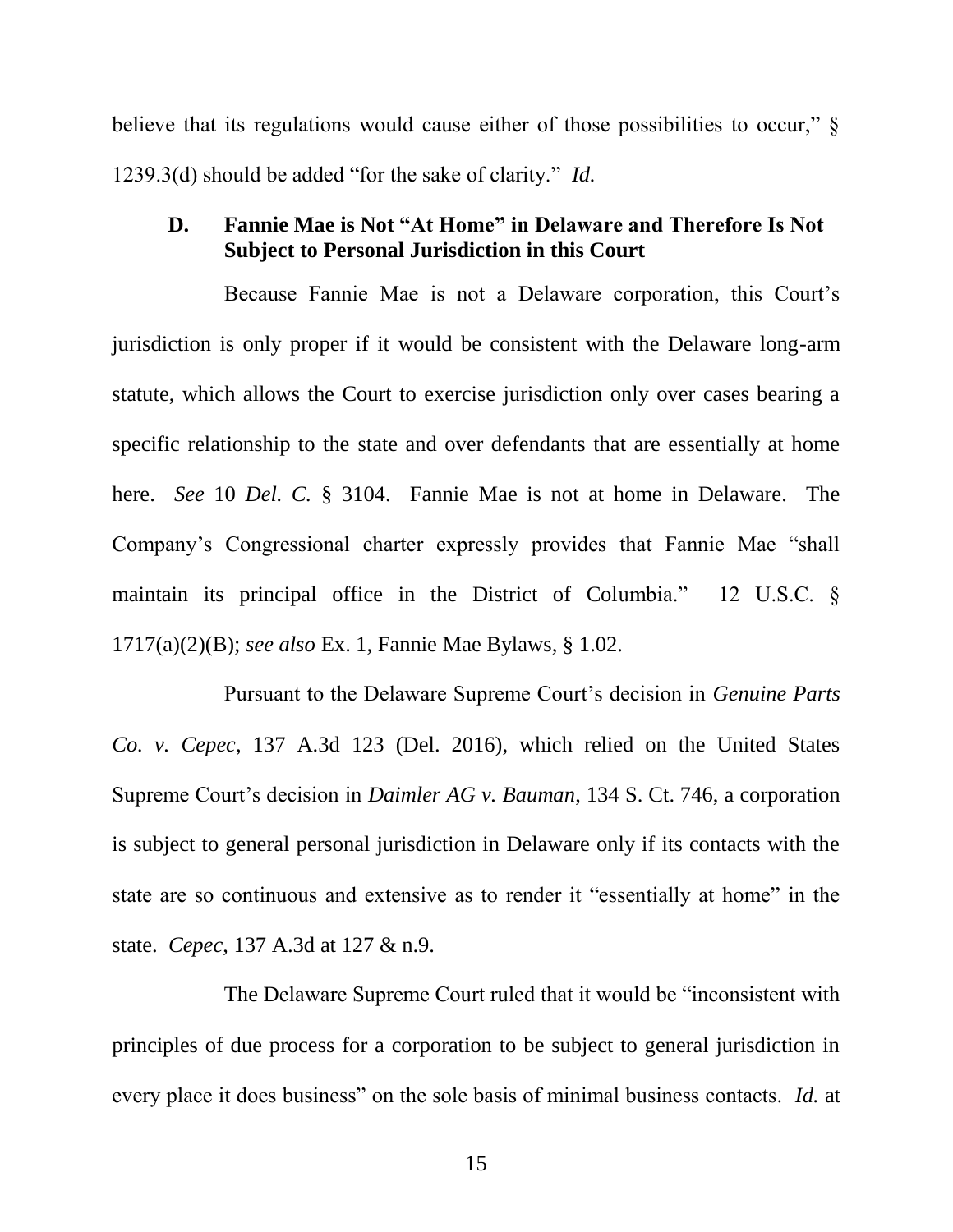137. Importantly, the Delaware Supreme Court expressly held that a company is not subject to general personal jurisdiction simply because it has qualified to do business in the state and appointed a registered agent therein for service of process. *Id.* at 133. Similarly, the fact that a corporation has employees and offices in the state is insufficient to confer general personal jurisdiction. *See id.* at 128 (noting that defendant had employees and stores in Delaware).

Indeed, under the principles set out in *Daimler*, an exercise of general personal jurisdiction is appropriate only under very narrow circumstances, such as when a corporation establishes its principal place of business in a forum state for a period of time, *Daimler*, 134 S. Ct. at 756, or its subsidiary acts on its behalf and is at home in the forum state, *id.* at 759. As the Delaware Supreme Court similarly made clear, in nearly every situation where a "corporation does not have its principal place of business in Delaware, that will mean that Delaware cannot exercise general jurisdiction." *Cepec*, 137 A.3d at 127.

<span id="page-23-0"></span>Pagliara cannot and has not alleged that Fannie Mae has ever been at home in Delaware. Fannie Mae is headquartered in the District of Columbia and has maintained its principal place of business there by Congressional mandate for decades. Fannie Mae conducts only ordinary business activities in the state of Delaware, and its contacts with the state are indistinguishable from those found insufficient to establish general jurisdiction in *Cepec*. Pagliara cannot allege that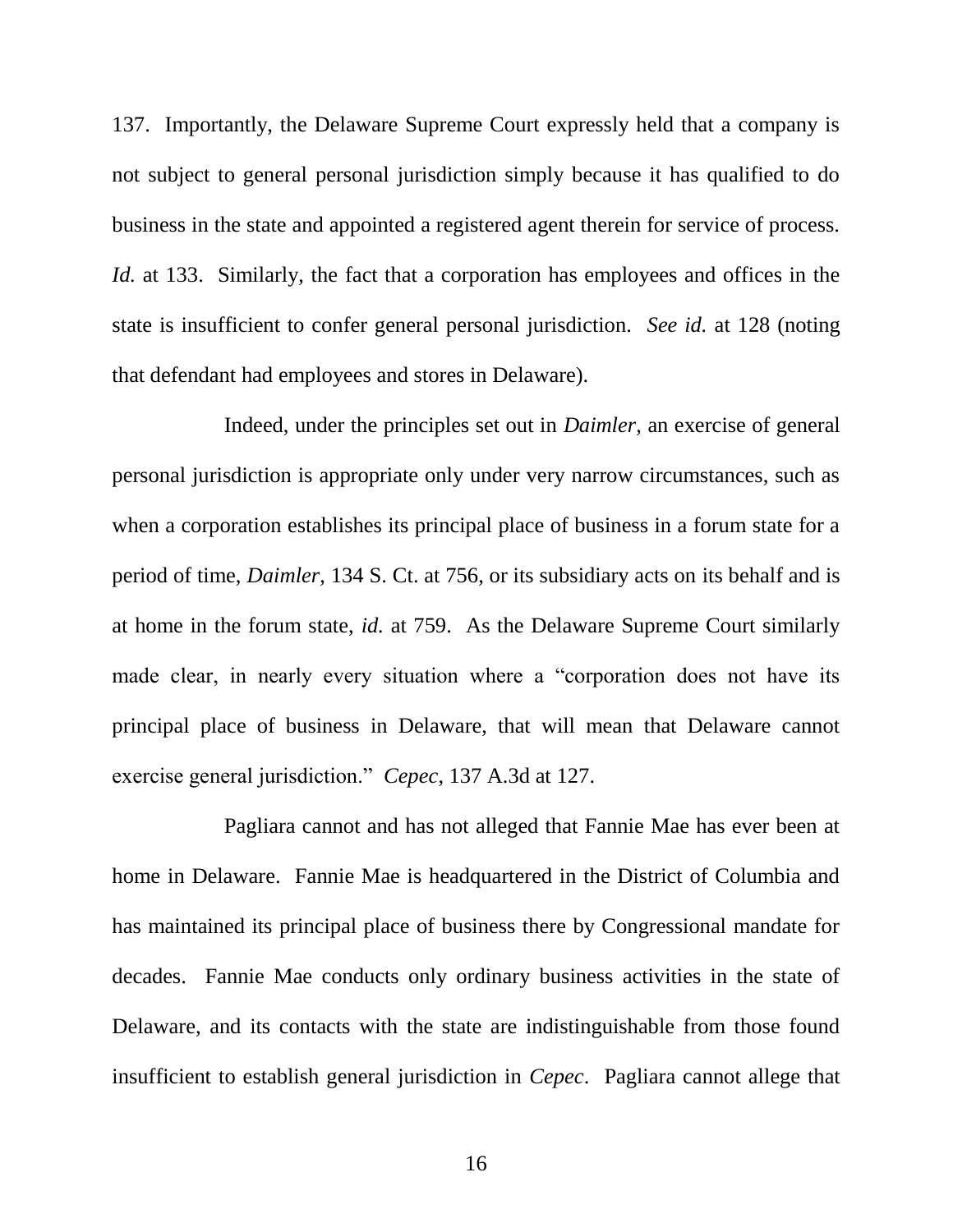<span id="page-24-1"></span>Fannie Mae is required to qualify to do business in Delaware (or any other state), or that Fannie Mae maintains a registered agent in Delaware (it does not). *See* 12 U.S.C. § 1723a(a); *Cepec*, 137 A.3d at 133. Nor has Pagliara alleged that Fannie Mae has any offices or employees in Delaware. *Cepec*, 137 A.3d at 128. Therefore, the Court lacks jurisdiction to order the requested relief. *See id.* at 125.

<span id="page-24-0"></span>Even if this Court had personal jurisdiction over Fannie Mae—and as explained above it does not—Pagliara's inspection demand would still fail because Section 220 by its terms only applies only to Delaware corporations. *See, e.g.*, *Norfolk Cty. Ret. Sys. v. Jos. A. Bank Clothiers, Inc.*, 2009 WL 353746, at \*5 (Del. Ch. Feb. 12, 2009) ("A stockholder *of a Delaware corporation* has a statutory right to inspect the books and records of the corporation under [§ 220]." (emphasis added)). As explained in the preceding section, Fannie Mae is not, nor has it ever been, a Delaware corporation.

## **II. THE COURT SHOULD DISMISS THE COMPLAINT ON THE BASIS OF ISSUE PRECLUSION.**

Even if this Court were to conclude it has personal jurisdiction over Fannie Mae, the Court should still dismiss Pagliara's suit, without any need for reaching the merits, on the basis of issue preclusion.

Pagliara has already litigated and lost the precise issue presented here: whether, during conservatorship, HERA has transferred exclusively to FHFA the stockholder right to demand an inspection of Enterprise records. Specifically, the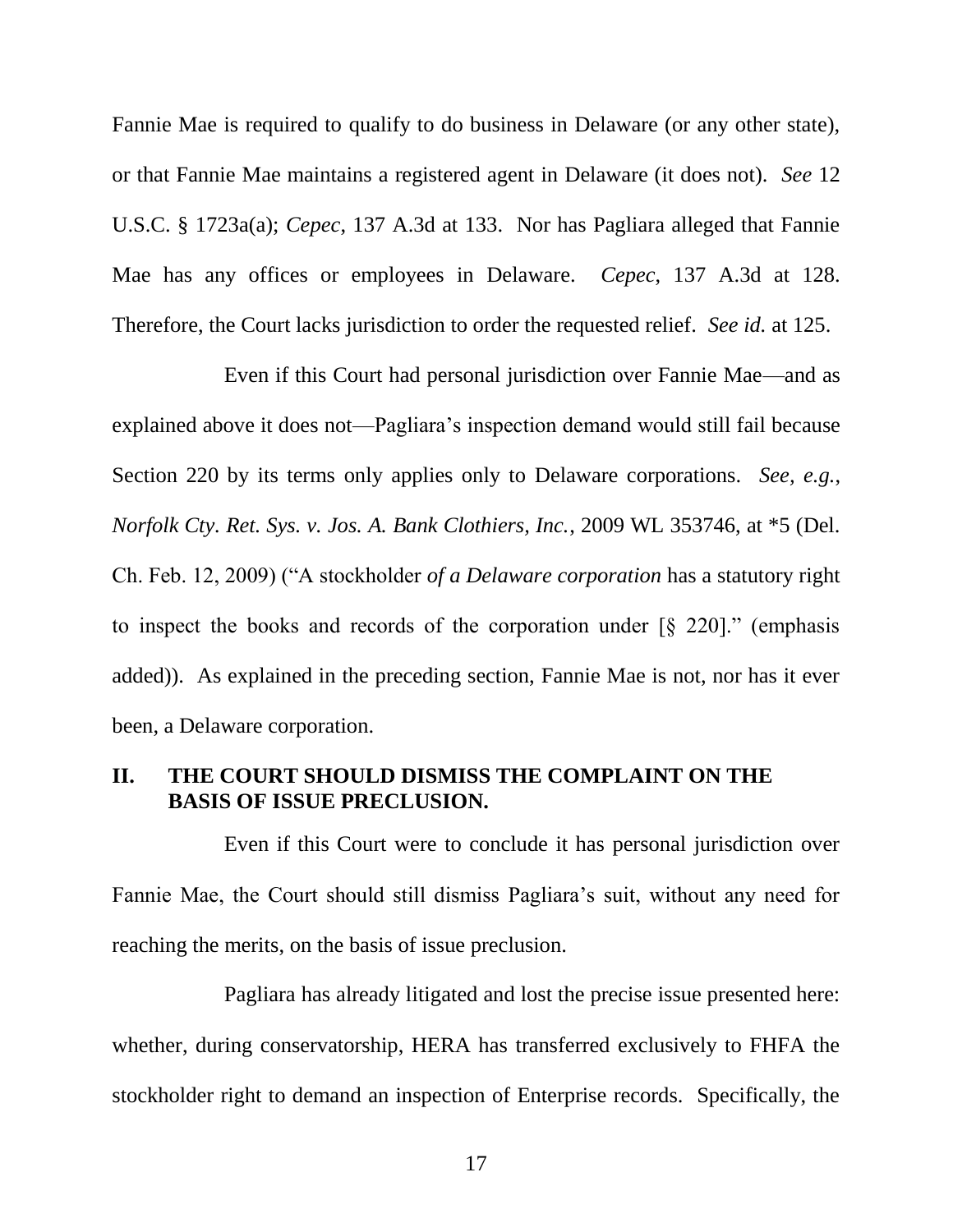U.S. District Court for the Eastern District of Virginia ("EDVA") dismissed Pagliara's materially identical complaint to inspect the books and records of Freddie Mac on the ground, *inter alia*, that HERA transferred Pagliara's inspection rights to FHFA during the conservatorship. *See Pagliara I*, 203 F. Supp. 3d 678. Accordingly, Pagliara's complaint should be dismissed under the doctrine of issue preclusion.

<span id="page-25-2"></span><span id="page-25-1"></span><span id="page-25-0"></span>Issue preclusion, or collateral estoppel, bars "successive litigation of an issue of fact or law actually litigated and resolved in a valid court determination essential to the prior judgment." *Taylor v.* Sturgell, 553 U.S. 880, 892 (2008) (quoting *New Hampshire v. Maine*, 532 U.S. 742, 748-49 (2001)). In so doing, issue preclusion protects "against the expense and vexation attending multiple lawsuits, conserving judicial resources, and fostering reliance on judicial action by minimizing the possibility of inconsistent verdicts." *B&B Hardware, Inc. v. Hargis Ind., Inc.,* 135 S. Ct. 1293, 1302-03 (2015) (internal quotation marks and citations omitted) (alteration adopted); *see also Peloro v. United States*, 488 F.3d 163, 176 (3d Cir. 2007) (observing that litigants are "not entitled to another bite of the apple" on issues resolved against them). Issue preclusion applies if "(1) the issue sought to be precluded [is] the same as that involved in the prior action; (2) that issue [was] actually litigated; (3) it [was] determined by a final and valid judgment; and (4) the determination [was] essential to the prior judgment." *Id.* at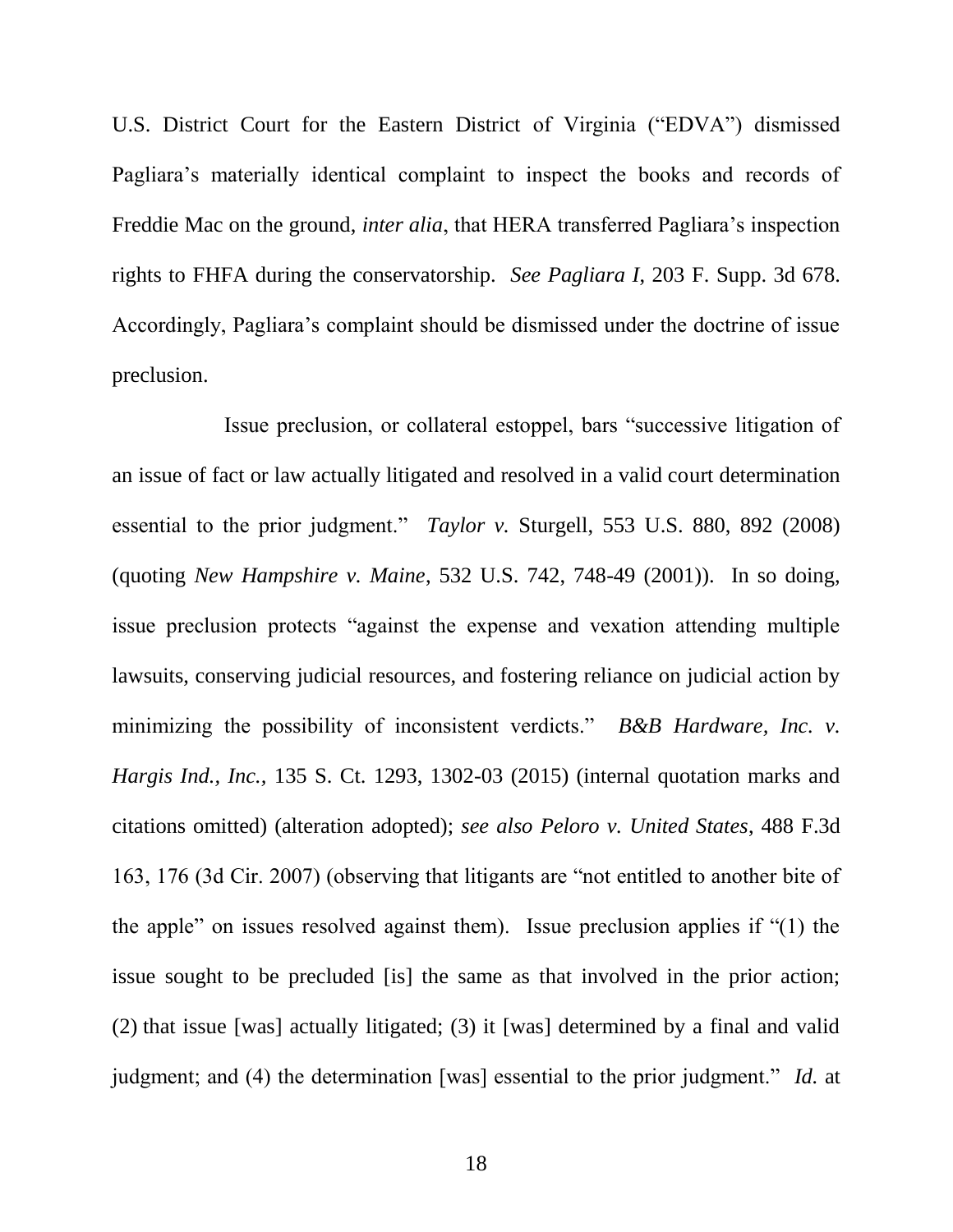<span id="page-26-1"></span>174-75 (internal citation omitted); *see also Jean Alexander Cosmetics, Inc. v. L'Oreal USA, Inc.,* 458 F.3d 244, 249 (3d Cir. 2006) (same).<sup>11</sup>

All of the requirements for issue preclusion are satisfied here. In August, 2016, after full briefing, the EDVA resolved the precise legal issues presented here, those issues were essential to the judgment, and Pagliara participated fully in the litigation. That court held that HERA bars Pagliara from pursuing a stockholder inspection suit during the conservatorship of Freddie Mac. As the court explained:

The Court concludes that the statutory transfer of power to the conservator destroyed the stockholder's right to inspect corporate records . . . . HERA's plain language evidences Congress's intent to transfer as much power as possible to the FHFA when acting as Freddie Mac's conservator. Within that context, the Court may only reasonably read the transfer of "all rights, titles, powers and privileges" of "any stockholder . . ." to include a stockholder's right to inspect Freddie Mac's corporate records. Accordingly, the Court must dismiss this case because Pagliara does not possess the right he seeks to enforce.

*Pagliara I*, 203 F. Supp. 3d at 689.

l

<span id="page-26-0"></span>The EDVA further held that it could not order Freddie Mac to produce

corporate records to Pagliara because 12 U.S.C. § 4617(f) prohibits the court from

<span id="page-26-2"></span><sup>&</sup>lt;sup>11</sup> The "preclusive effect of a foreign judgment is measured by standards of the rendering forum." *Acierno v. New Castle Cty.*, 679 A.2d 455, 459 (Del. 1966); *see also Yucaipa Am. Alliance Fund I v. SBDRE LLC*, 2014 WL 5509797, at \*11 (Del. Ch. Oct. 31, 2014) (same). Since *Pagliara I* was issued by a federal district court, federal law governs the extent to which Pagliara is bound by that decision in this Court.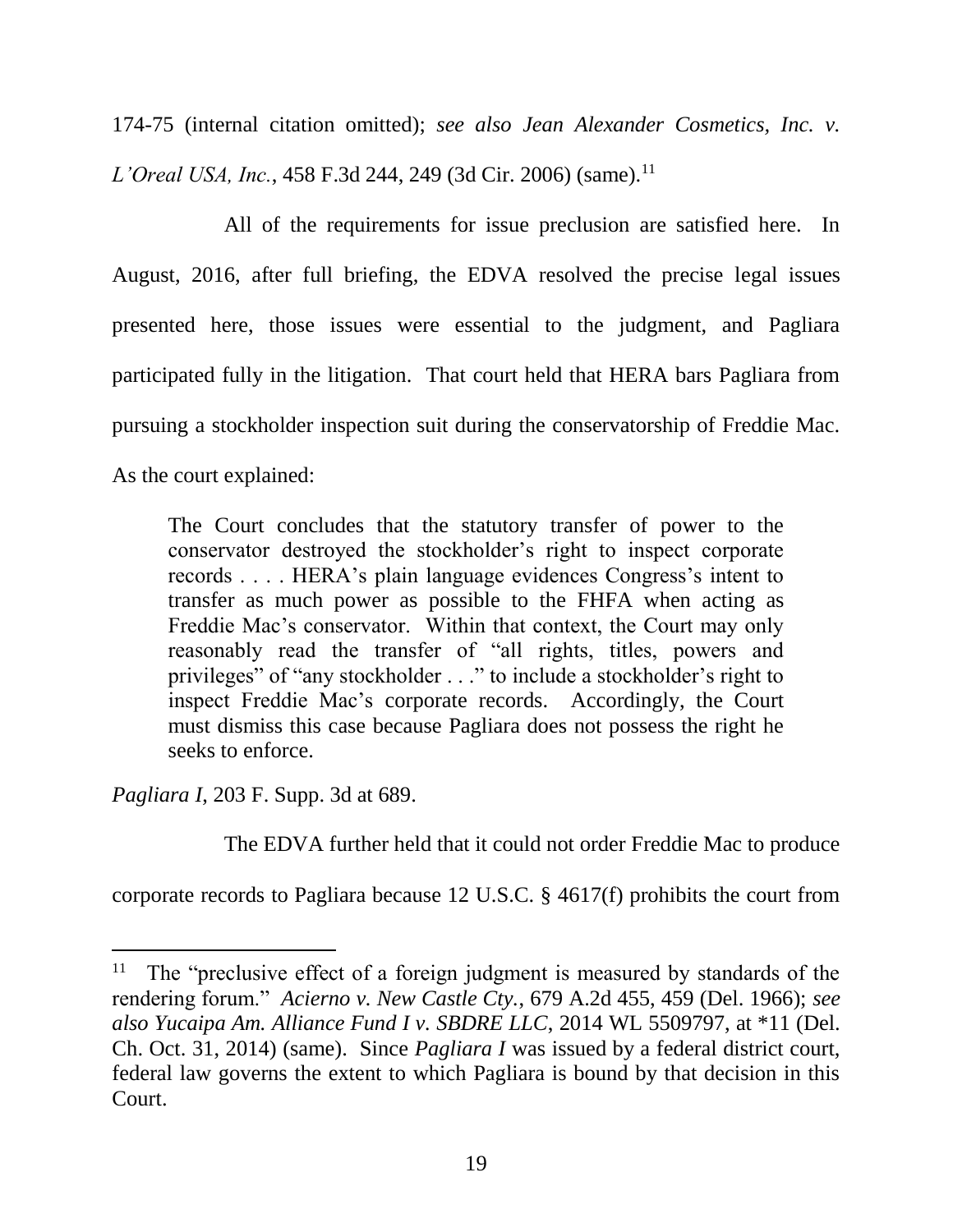"tak[ing] any action to restrain or affect the exercise of powers or functions of [FHFA] as conservator or receiver." 203 F. Supp. 3d at 691.

Pagliara's EDVA case resolved *exactly* the same issues that are presented here, with the court's holding that Pagliara's inspection demand was barred by HERA, 12 U.S.C.  $\S$  4617(f) and 4617(b)(2)(A)(i). These issues were actually litigated and decided by a final and valid judgment, and Pagliara voluntarily dismissed his appeal from that judgment. Moreover, because they formed the basis for the Court's dismissal of Pagliara's inspection case, those issues were essential to the EDVA judgment.<sup>12</sup> See TR Inv'rs, LLC v. Genger, 2013 WL 603164, at \*13-14 (Del. Ch. Jan. 3, 2013). Accordingly, Pagliara is bound in this Court by the EDVA's ruling that only FHFA can pursue stockholder inspection demands during the conservatorship.

# **III. THE COURT SHOULD DISMISS THE COMPLAINT OR SUBSTITUTE FHFA AS PLAINTIFF BECAUSE ONLY FHFA HAS THE RIGHT TO INSPECT FANNIE MAE'S BOOKS AND RECORDS.**

Even putting aside the preclusive effect of the EDVA judgment, the

ruling that HERA has transferred all inspection rights to the Conservator is correct,

l

<sup>&</sup>lt;sup>12</sup> Pagliara might argue that the impact of 12 U.S.C.  $\S$ § 4617(f) and 4617(b)(2)(A)(i) were not "essential" to the decision in the EDVA because the court there held alternatively that Pagliara had failed to identify a proper purpose for his inspection requests. But it is black-letter law that "independently sufficient alternative findings should be given preclusive effect." *Jean Alexander Cosmetics*, 458 F.3d at 255.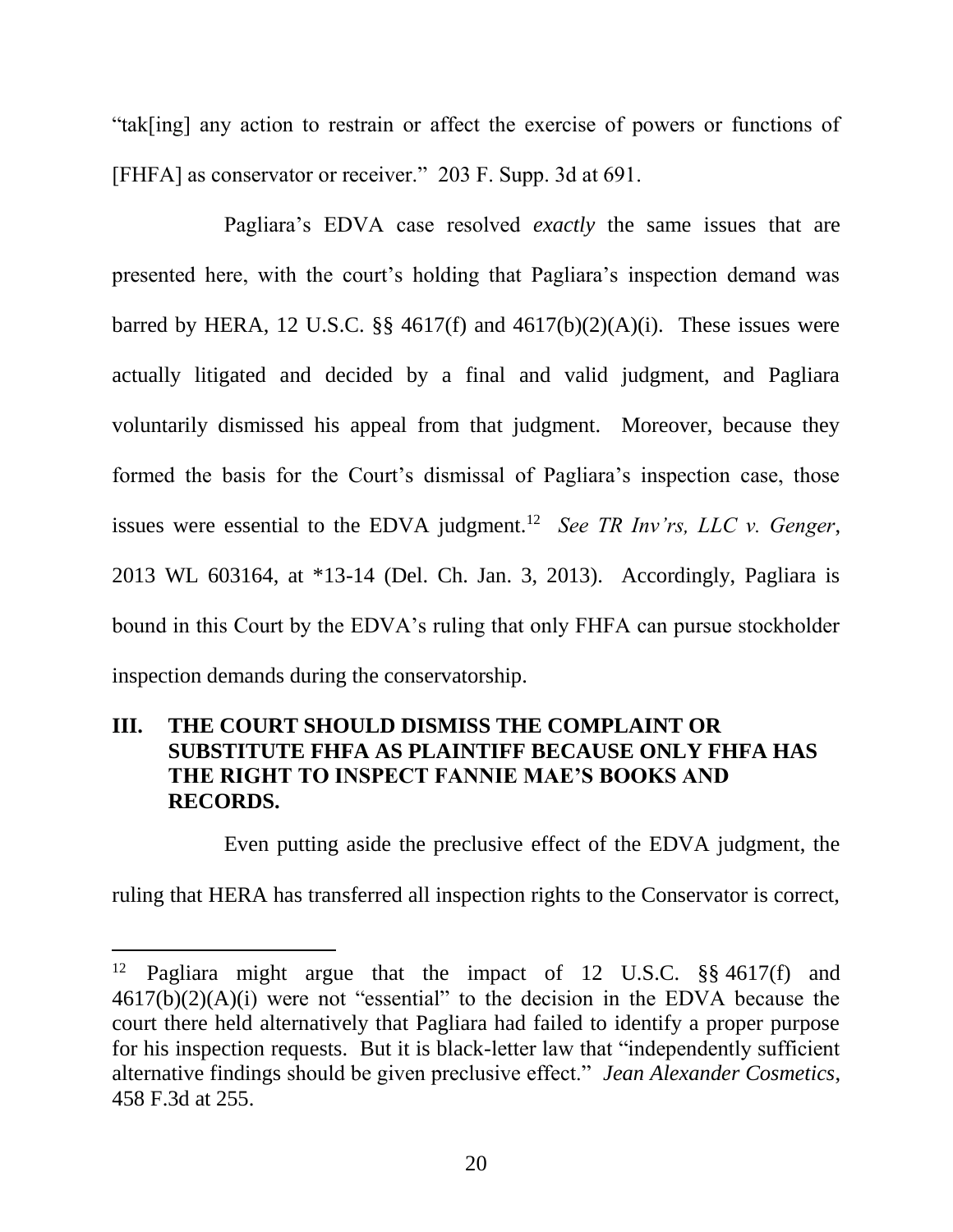and the Court should follow it here. Plaintiff seeks to exercise the right of a stockholder to inspect books and records, but under HERA, if that right ever existed, it has transferred to FHFA.

<span id="page-28-1"></span>HERA's succession provision is far-reaching and clear: during conservatorship, the Conservator "succeed[s] to . . . *all* rights, titles, powers, and privileges . . . of any stockholder [of Fannie Mae] with respect to [Fannie Mae] and the assets of [Fannie Mae]." 12 U.S.C.  $\S$  4617(b)(2)(A) (emphasis added). By this provision, "Congress . . . transferred everything it could to the conservator." *Kellmer v. Raines*, 674 F.3d 848, 851 (D.C. Cir. 2012) (alteration omitted) (quoting *Pareto v. FDIC*, 139 F.3d 696, 700 (9th Cir. 1998)). "[T]he plain meaning of the statute is that *all* rights previously held by [Fannie Mae's] stockholders . . . now belong exclusively to the FHFA." *In re Fed. Home Loan Mortg. Corp. Derivative Litig.*, 643 F. Supp. 2d 790, 795 (E.D. Va. 2009), *aff'd sub nom La. Mun. Police Emps. Ret. Sys. v. FHFA*, 434 F. App'x 188 (4th Cir. 2011) (emphasis in original).

<span id="page-28-2"></span><span id="page-28-0"></span>HERA's succession provision serves to "assure the expeditious and orderly protection of all who are interested in [Fannie Mae] by placing the pursuit of its rights, protection of its assets, and payment of its liabilities firmly in the hands of a single, congressionally designated agency." *Pareto*, 139 F.3d at 700 (interpreting a materially identical provision in the Financial Institutions Reform,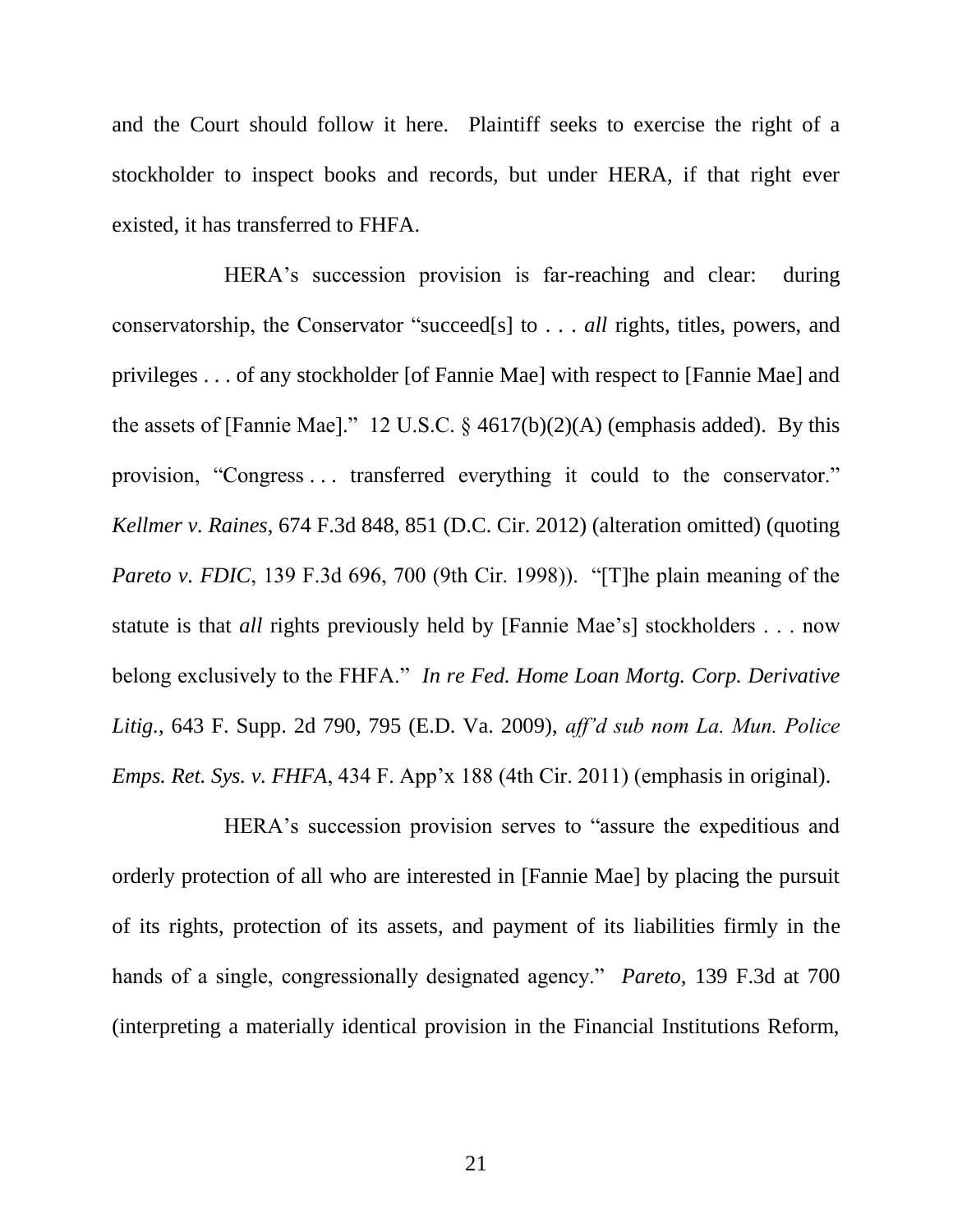Recovery, and Enforcement Act of 1989 ("FIRREA"), Pub. L. No. 101-73, 103 Stat.  $183$ .<sup>13</sup>

<span id="page-29-2"></span>In light of HERA's succession provision, courts have routinely permitted FHFA as Conservator to substitute itself in place of plaintiffs purporting to assert claims based on their status as stockholders of Fannie Mae and Freddie Mac. *See Kellmer*, 674 F.3d at 850-51 (affirming FHFA's substitution in place of Fannie Mae stockholder purporting to assert claims against former officers and directors and various third parties for, *inter alia*, aiding and abetting breach of fiduciary duty and negligence); *La. Mun. Police Emps. Ret. Sys.*, 434 F. App'x at 190-91 (affirming FHFA's substitution in place of Freddie Mac shareholders asserting claims against former officers and directors for breach of fiduciary duties, waste, and mismanagement).<sup>14</sup>

 $\overline{a}$ 

<span id="page-29-3"></span><sup>13</sup> FIRREA provides that the Federal Deposit Insurance Corporation ("FDIC") "shall, as conservator or receiver, and by operation of law, succeed to . . . all rights, titles, powers, and privileges of the insured depository institution, and of any stockholder, member, accountholder, depositor, officer, or director of such institution with respect to the institution and the assets of the institution." 12 U.S.C. § 1821(d)(2)(A)(i). "While case law adjudicating HERA-related disputes is generally sparse," courts interpreting it have sometimes relied on decisions addressing "nearly identical" provisions of FIRREA applicable to FDIC conservatorships. *Perry Capital*, 70 F. Supp. 3d at 220 (quoting *Nat'l Res. Def. Council, Inc. v. FHFA*, 815 F. Supp. 2d 630, 641 (S.D.N.Y. 2011)).

<span id="page-29-1"></span><span id="page-29-0"></span><sup>14</sup> *See also Gail C. Sweeney Estate Marital Tr. v. U.S. Treasury Dep't*, 68 F. Supp. 3d 116, 117 (D.D.C. 2014) (granting FHFA motion to substitute in place of a Fannie Mae stockholder asserting claims for breach of fiduciary duty, abuse of control, waste, and mismanagement); *Esther Sadowsky Testamentary Tr. v. Syron*,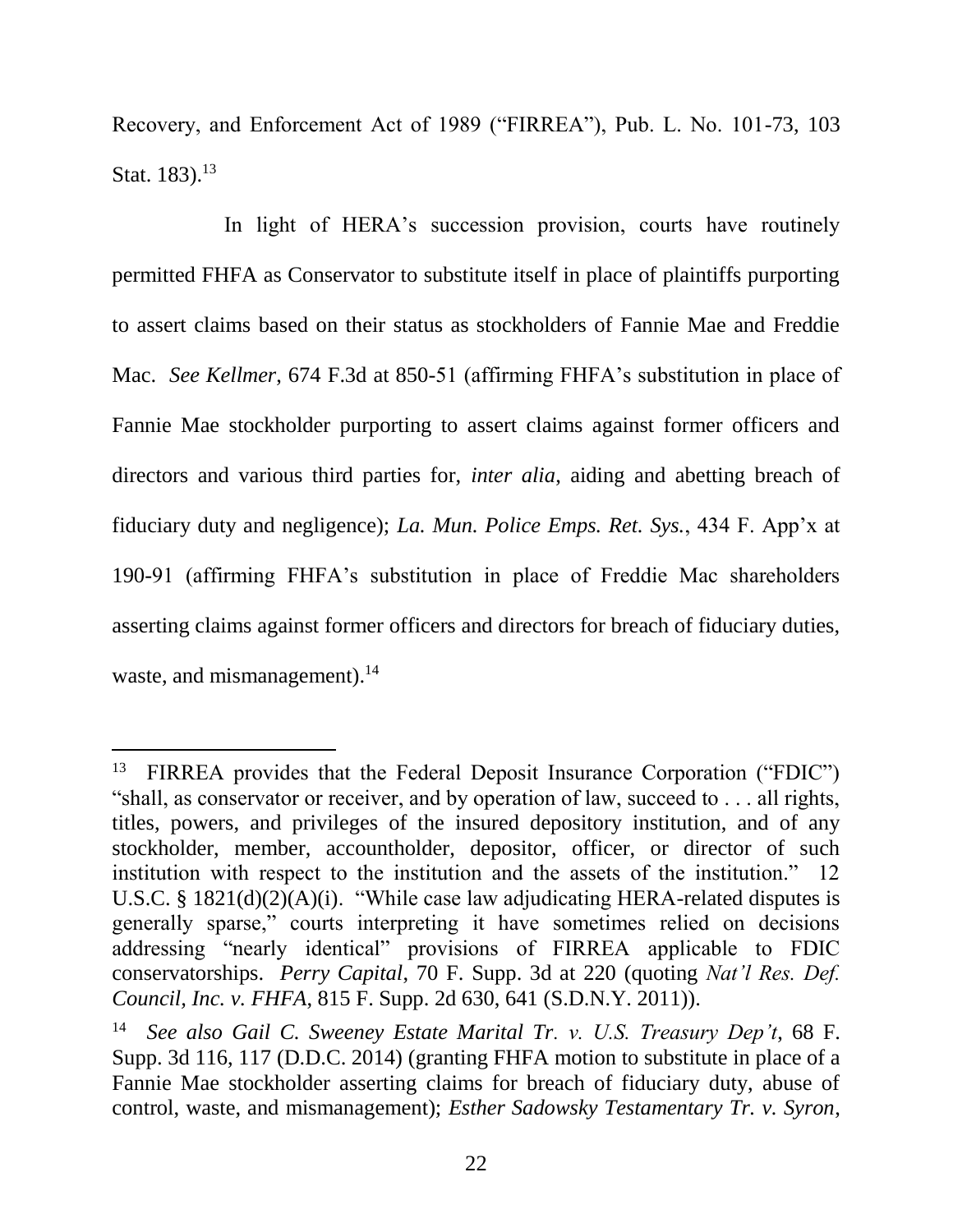The result here should be no different. Indeed, Plaintiff's sole claim in this case seeks to enforce a purported *stockholder* right to inspect Fannie Mae's books and records, allegedly pursuant to Section  $220$ ,<sup>15</sup> for the purpose of investigating some kind of potential claim against the Conservator's appointed board of directors, FHFA or Treasury. *See* Compl. ¶¶ 207-12 & Ex. A. To the extent it applies here (and Fannie Mae does not concede that it does), Section 220 codifies "a *shareholder's* common law right to inspect" a corporation's records, *Compaq Comput. Corp. v. Horton*, 631 A.2d 1, 3 (Del. 1993) (emphasis added), and under Section 220, "only 'stockholders' of a corporation have a right, provided they satisfy the requirements of that statute, to inspect the books and records." *Pan Ocean Navigation, Inc. v. Rainbow Navigation, Inc.*, 1987 WL 7533, at \*2 (Del. Ch. Feb. 18, 1987); *see also Cent. Laborers Pension Fund v. News Corp.*, 45 A.3d

<span id="page-30-0"></span> $\overline{a}$ Footnote continued from previous page

<span id="page-30-1"></span><sup>639</sup> F. Supp. 2d 347, 350 (S.D.N.Y. 2009) (same, for Freddie Mac shareholder asserting similar claims). In the same manner, courts have also dismissed shareholder claims for lack of standing in light of HERA's succession provision. *See Perry Capital*, 70 F. Supp. 3d at 229 (dismissing shareholder claims for lack of standing in light of HERA's succession provision); *In re Cmty. Bank of N. Va.*, 418 F.3d 277, 293 n.6 (3d Cir. 2005) (granting motion to substitute where FDIC as receiver, pursuant to FIRREA, was "the true party in interest" after it had "succeeded to all 'rights, titles, powers, and privileges of . . . the insured depository institution").

<span id="page-30-2"></span><sup>&</sup>lt;sup>15</sup> To be clear, for the reasons stated above Fannie Mae is not a Delaware corporation; rather, it is a government sponsored enterprise that operates pursuant to Congressional charter. *See* 12 U.S.C. 1716 *et seq*.; *see also* Section I *supra*. Nothing in that charter renders Fannie Mae subject to the statutory provisions of 8 *Del. C.* § 220.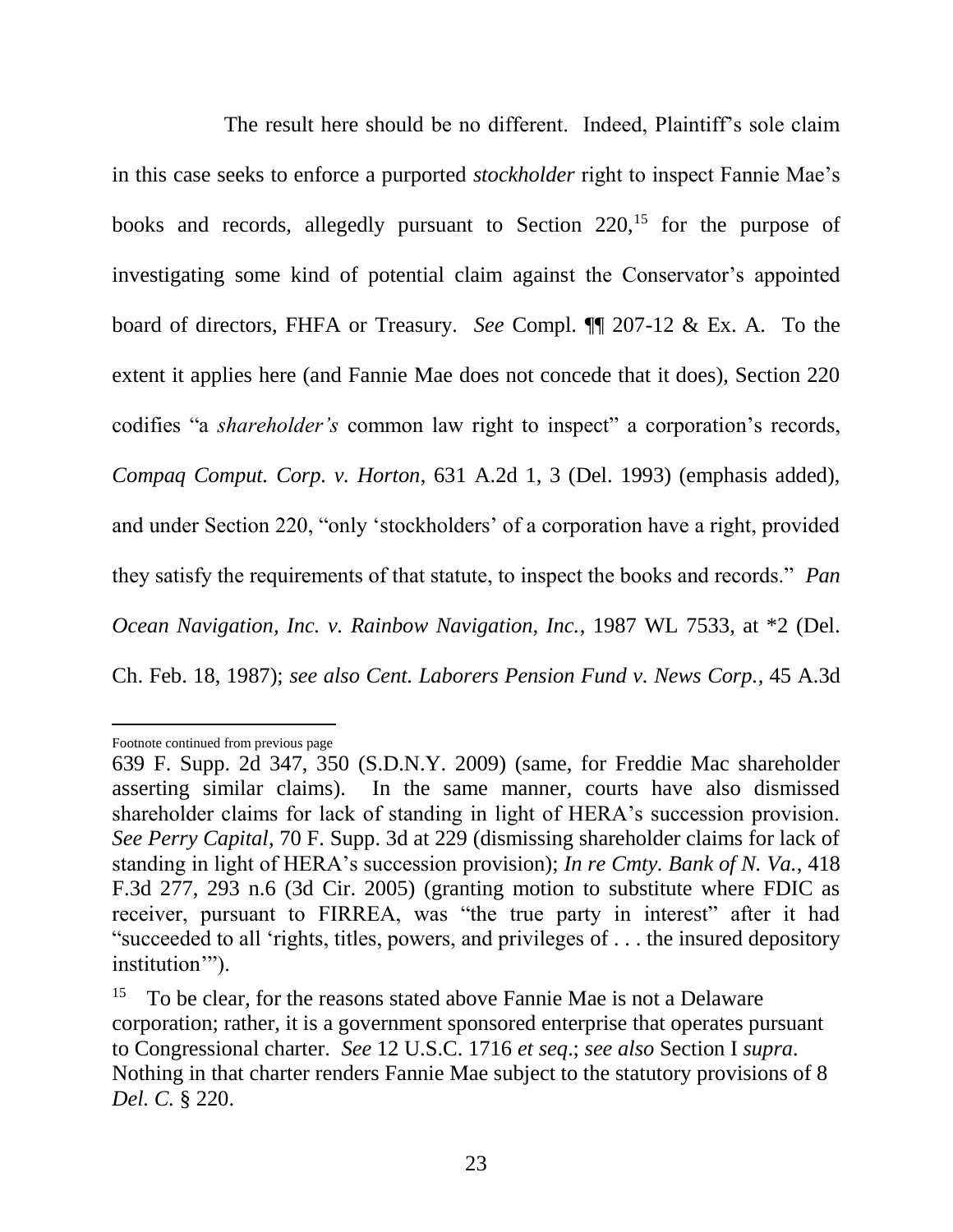139, 143 (Del. 2012) (Section 220 codifies a "[s]tockholder['s] . . . qualified right to inspect the corporation's books and records" that "originated at common law").

The application of HERA's succession provision could not be more straightforward: Pagliara seeks to enforce a purported stockholder "right," but HERA transferred "all rights" of Fannie Mae's stockholders to FHFA during conservatorship.

Pagliara cannot escape HERA's transfer of stockholder rights to FHFA during conservatorship by claiming that he is asserting a "direct" rather than a "derivative" claim. As the EDVA explained, the "derivative-versus-direct distinction discussed in the cases Pagliara cites. . . has little bearing on the issues in this case." *Pagliara I*, 203 F. Supp. 3d at 686-87.

In the derivative-versus-direct cases:

The courts were discussing a stockholder's right to bring a derivative suit as compared to a stockholder's standing to bring a lawsuit to remedy his own direct injuries. In that context, the derivative-versusdirect distinction is informative, because standing to bring a lawsuit to remedy a personal injury is not easily categorized as a right with respect to the corporation. The present case, however, questions whether a stockholder possesses the underlying right that he seeks to enforce through a direct lawsuit. In other words, the issue here is not whether Pagliara may pursue his right through a direct lawsuit, but whether he possesses the right he believes was infringed.

*Id.*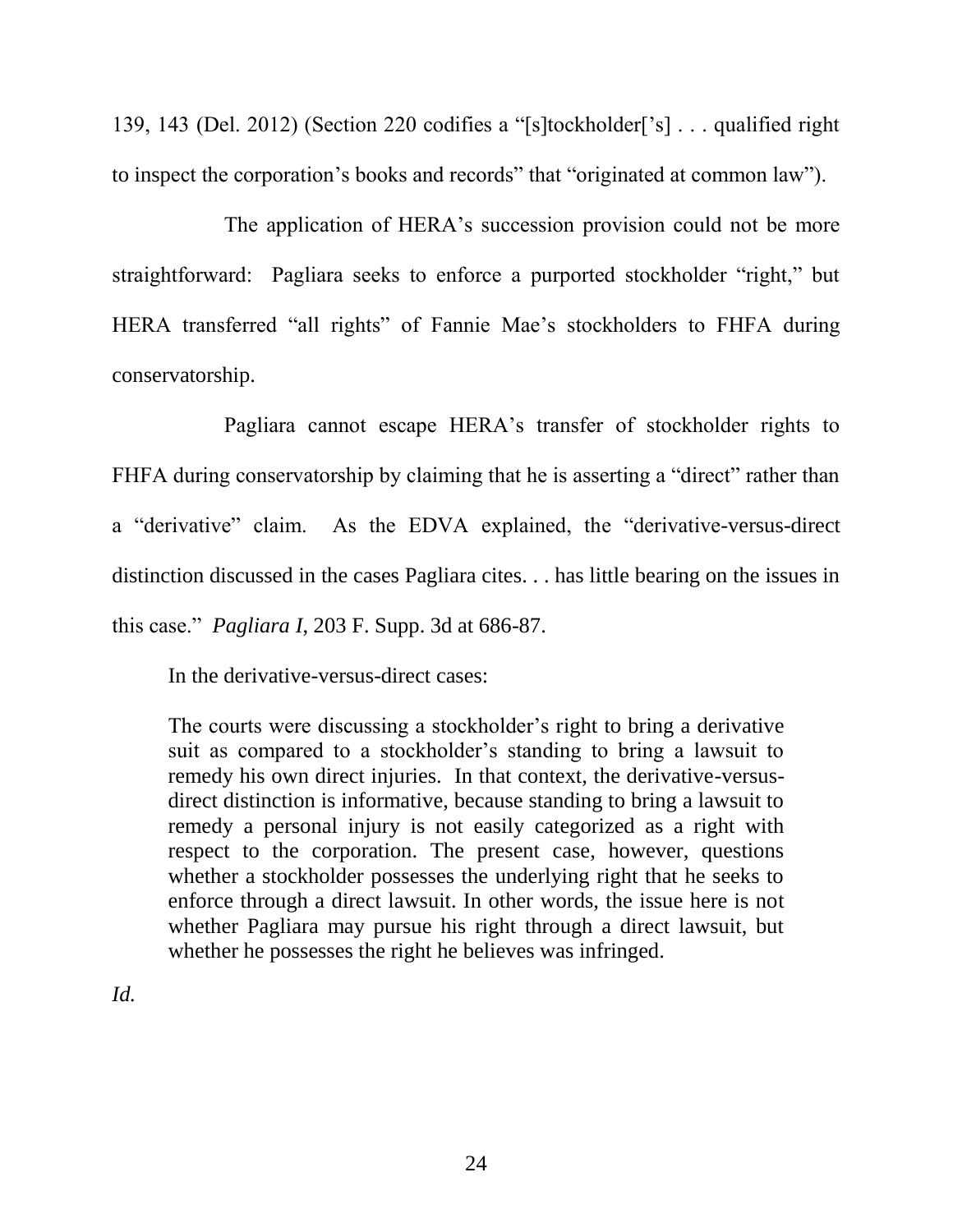The bottom line is that during the conservatorship HERA transfers to

FHFA alone the stockholders' pre-conservatorship right to demand a books and

records inspection:

HERA's plain language evidences Congress' intent to transfer as much power as possible to the FHFA when acting as [the Enterprises'] conservator. Within that context, the Court may only reasonably read the transfer of "all rights, titles, powers and privileges" of "any stockholder . . . with respect to the regulated entity and the assets of the regulated entity" to include a stockholder's right to inspect Freddie Mac's corporate records. Accordingly, the Court must dismiss this case because Pagliara does not possess the right he seeks to enforce.

*Id.* at 689. Accordingly, the Court should dismiss this suit, or substitute the

Conservator in place of Plaintiff Pagliara.

# **IV. HERA'S JURISDICTION WITHDRAWAL PROVISION ALSO BARS PAGLIARA FROM PURSUING THIS SUIT.**

Pagliara's request for injunctive relief in aid of his books and records demand is barred by HERA's jurisdiction withdrawal provision, 12 U.S.C. § 4617(f), which prohibits all courts from "tak[ing] any action to restrain or affect the exercise of powers or functions of the [FHFA] as a conservator." *Id.* Section 4617 bars all forms of "litigative interference—through judicial injunctions, declaratory judgments, or other equitable relief—with FHFA's statutorily permitted actions as conservator or receiver." *Perry Capital*, 848 F.3d at 1087. Conduct shielded from injunctive interference includes FHFA's efforts as Conservator "to '[o]perate [Fannie Mae and Freddie Mac],' 12 U.S.C.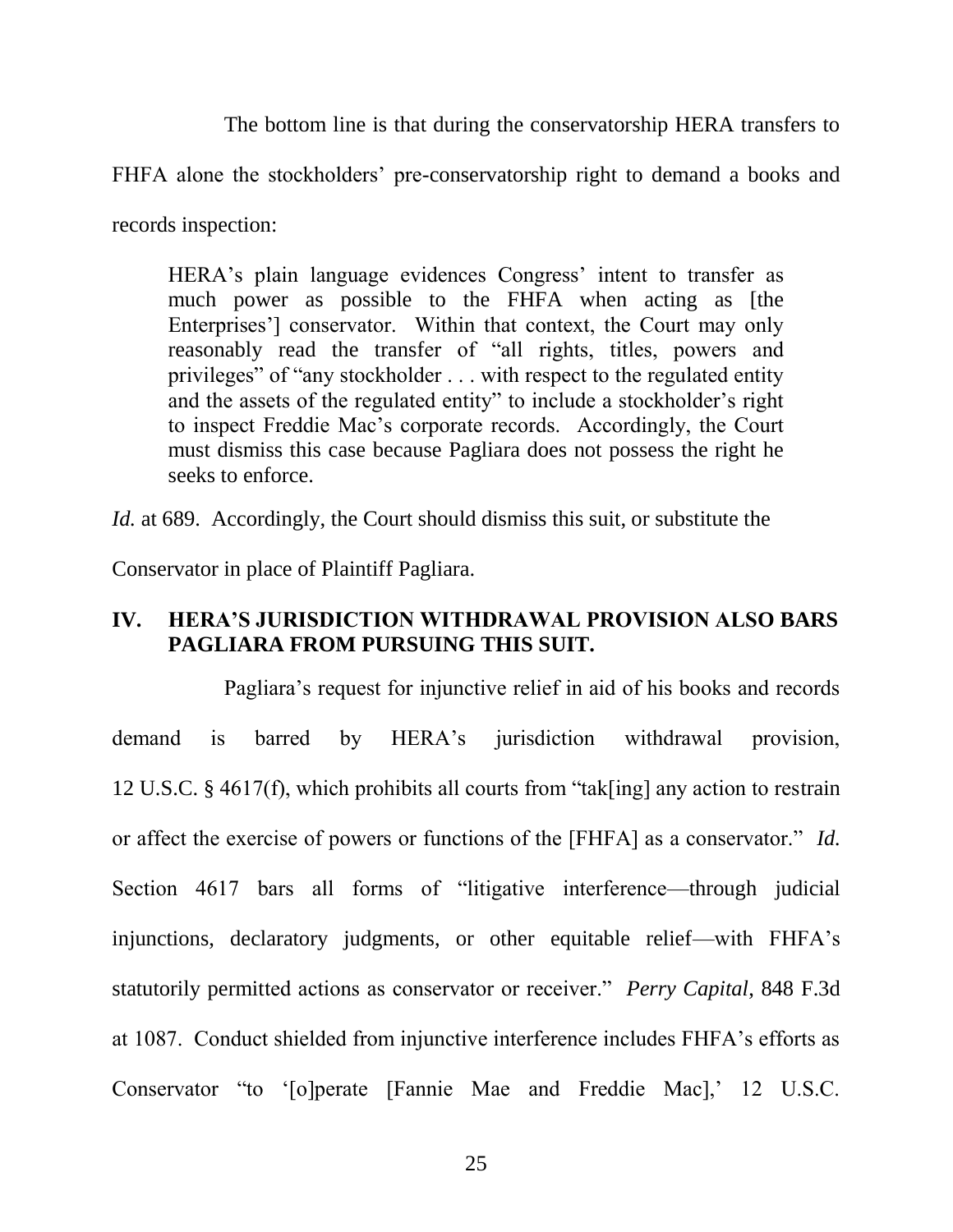§ 4617(b)(2)(B); to 'reorganiz[e]' their affairs, *id.* § 4617(a)(2); and to 'take such action as may be ... appropriate to carry on the [ir] business,' *id.* § 4617(b)(2)(D)(ii)." *Perry Capital*, 848 F.3d at 1087.

<span id="page-33-2"></span><span id="page-33-1"></span><span id="page-33-0"></span>Indeed, in multiple decisions granting FHFA's motions to substitute the Conservator for Fannie Mae or Freddie Mac stockholders, courts have held that Section 4617(f) reserves the prosecution of this sort of action exclusively to FHFA. *See, e.g*., *Gail C. Sweeney Estate Marital Tr.*, 68 F. Supp. 3d at 119 (granting substitution in part because Section 4617(f) "suggests that the Court may not be empowered to authorize plaintiff to pursue litigation that the Conservator has declined to pursue"); *Sadowsky*, 639 F. Supp. 2d at 350 (without substitution, suit would violate Section 4617(f) "since maintenance of this suit with the shareholders acting as Plaintiffs would be inconsistent with the Conservator's exercise of its statutory purposes"); *In re Fed. Nat'l Mortg. Ass'n Sec., Derivative & "ERISA" Litig.*, 629 F. Supp. 2d 1, 4 n.4 (D.D.C. 2009) ("[A]llowing plaintiffs to continue to pursue derivative claims independent of FHFA would require this Court to take action that would 'restrain or affect' FHFA's discretion" in violation of  $\S$  4617(f)); *In re Fed. Home Loan Mortg. Corp.*, 643 F. Supp. 2d at 797 (Section 4617(f) "clearly demonstrates Congressional intent to transfer as much control of Freddie Mac as possible to the FHFA, including any right to sue on behalf of the corporation").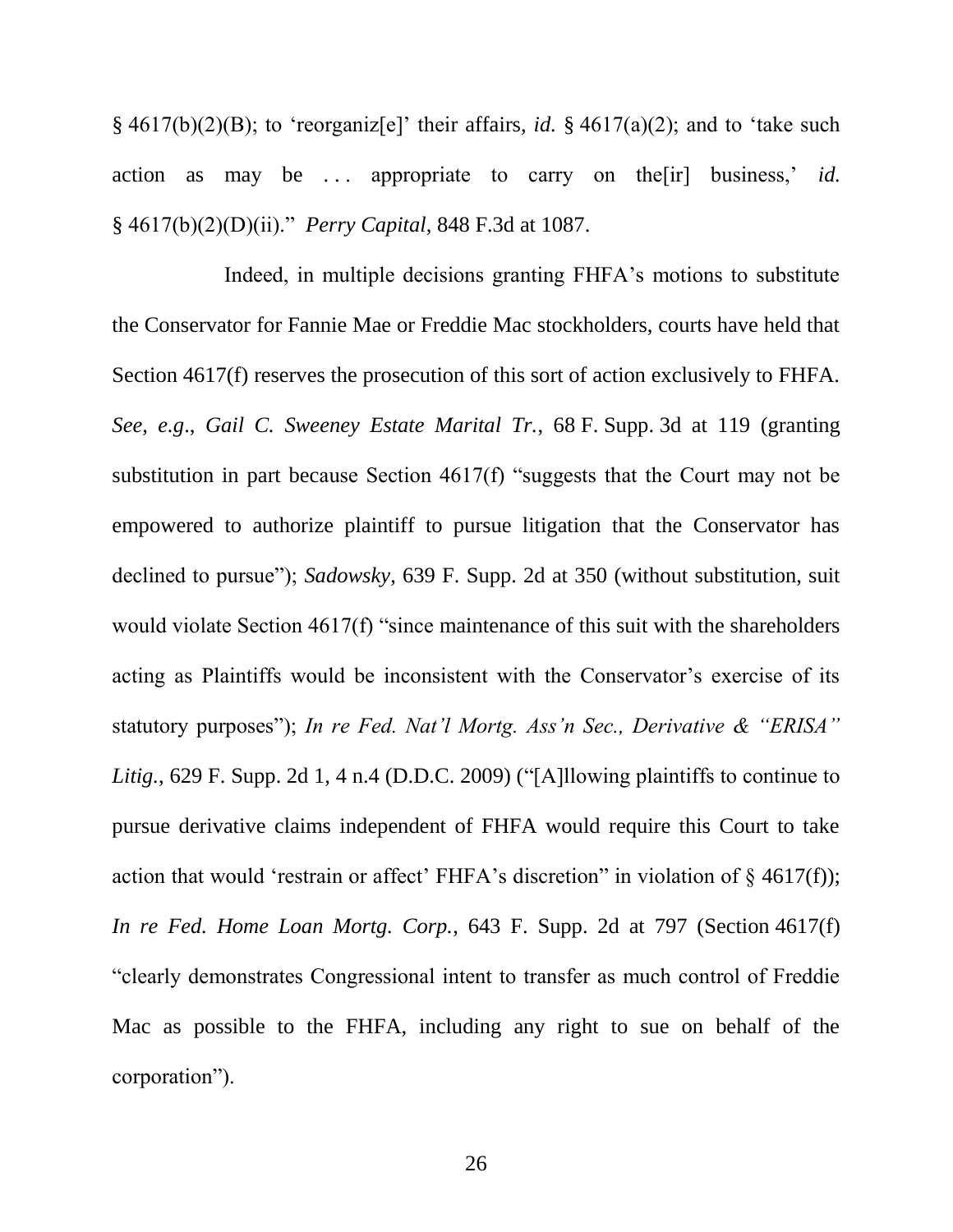The same is true here: allowing Plaintiff to pursue his investigation would "be inconsistent with the Conservator's exercise of its statutory power" and, therefore, permitting Plaintiff to proceed with this suit would violate Section 4617(f). *Sadowsky*, 639 F. Supp. 2d at 350. As the EDVA found in *Pagliara I*, such demands are improper "[g]iven HERA's extraordinarily broad grant of operational discretion to FHFA and the bar on courts taking 'any action to restrain or affect the exercise of powers or functions of the Agency as conservator.'" *Pagliara I*, 203 F. Supp. 3d at 691.

Consequently, if there is to be any inspection of the Company's books and records, the authority and power to conduct that investigation falls within the Conservator's exclusive authority and powers to "operate [Fannie Mae] with all the powers of the shareholders, the directors, and the officers," to "conduct all business of [Fannie Mae]," and to "perform all functions of [Fannie Mae] consistent with the appointment as conservator." 12 U.S.C.  $\S$  4617(b)(2)(B)(i),(iii). Additionally, HERA provides that only the Conservator can "determine[] [what] is in the best interests" of the Enterprises. *Id.*  $\S$  4617(b)(2)(J)(ii).

# **V. THE COURT SHOULD DISMISS THE COMPLAINT BECAUSE PAGLIARA HAS FAILED TO IDENTIFY A PROPER PURPOSE FOR THE INSPECTION HE DEMANDS.**

Even if Pagliara had the right, which he does not, to inspect Fannie Mae's books and records, his suit would have to be dismissed. Pagliara still bears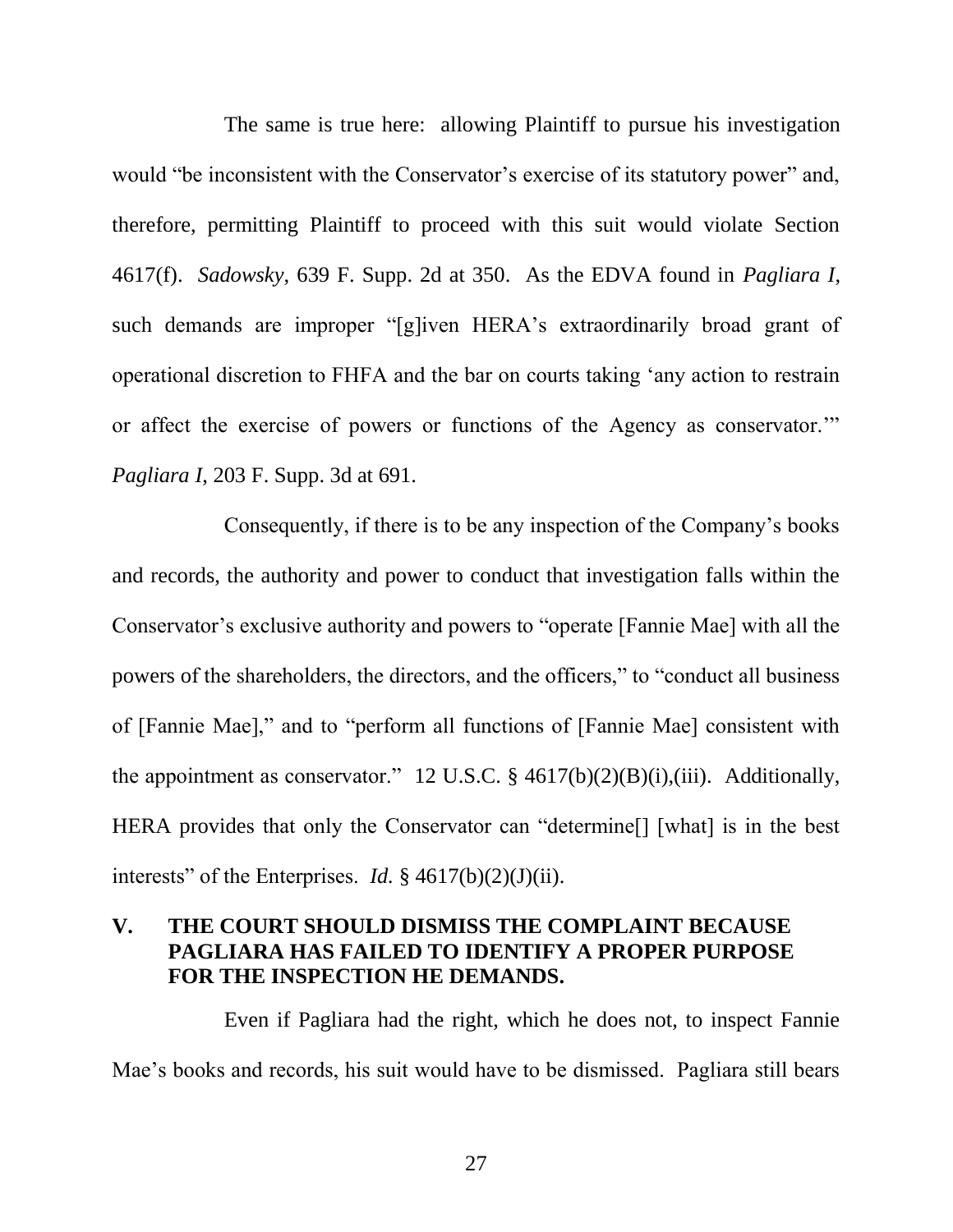<span id="page-35-4"></span><span id="page-35-2"></span>the burden of demonstrating "a proper purpose entitling [him] to an inspection of every item sought." *Thomas & Betts Corp. v. Leviden Mfg. Co.*, 681 A.2d 1026, 1028 (Del. 1988). This burden "is not insubstantial." *Seinfeld v. Verizon Commc'ns, Inc.*, 909 A.2d 117, 123 (Del. 2006).

<span id="page-35-3"></span><span id="page-35-1"></span><span id="page-35-0"></span>In making this showing, Pagliara must "do more than state, in a conclusory manner, a generally accepted purpose" such as "investigating wrongdoing." *West Coast Mgmt. & Capital, LLC v. Carrier* Access *Corp.*, 914 A.2d 636, 646 (Del. Ch. 2006). He must allege "a reason for the purpose, *i.e.*, what he will do with the information, or an end to which that investigation may lead." *Id.* If the alleged proper purpose is the investigation of a new lawsuit, Pagliara must show that any such suit would not be time-barred. *Graulich v. Dell Inc.*, 2011 WL 1843813, at \*6 (Del. Ch. May 16, 2011) ("a time bar defense or a claim or issue preclusion defense would eviscerate any showing that might otherwise be made in an effort to establish a proper shareholder purpose" (quoting *Amalgamated Bank v. UICI*, 2005 WL 1377432, at \*2 n.14 (Del. Ch. Feb. 12, 2009)); *Beatrice Corbin Living Irrevocable Tr. v. Pfizer, Inc.*, 2016 WL 4548101, at \*6 (Del. Ch. Aug. 31, 2016) ("stockholder does not have a credible basis to investigate . . . if the litigation the stockholder is investigating would be barred by issue preclusion, lack of standing, or the statute of limitations"); *Se. Penn. Transp.*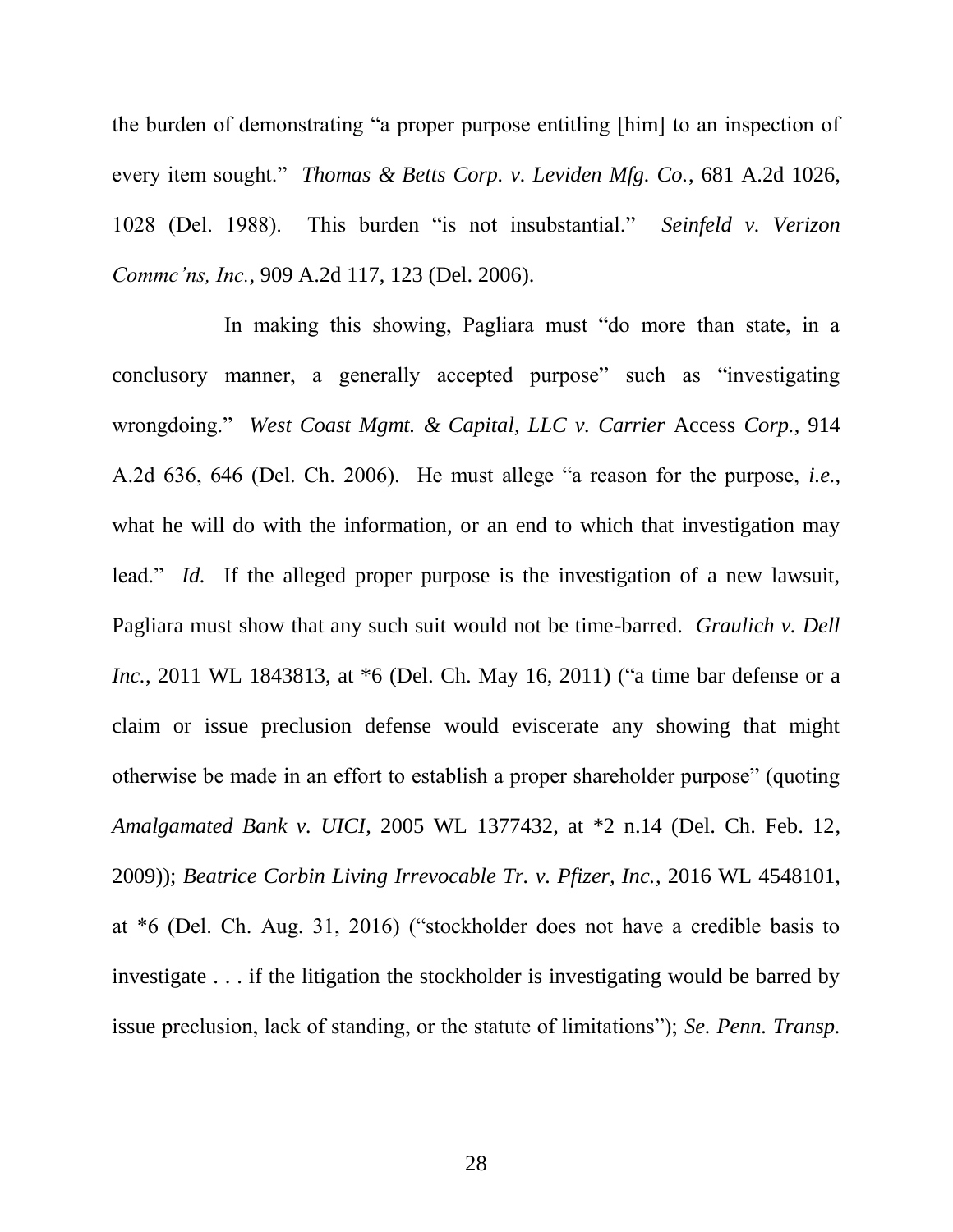*Auth. v. Abbvie, Inc.*, 2015 WL 1753033, at \*13 n.106 (Del. Ch. Apr. 15, 2015) (same).

<span id="page-36-1"></span>Here, Pagliara claims his purpose is to investigate "apparent. misconduct by the Board, FHFA and Treasury" in connection with the Third Amendment and its Net Worth Sweep, purportedly in order to "evaluate legal claims" against those entities. *See* Compl. ¶ 164. But FHFA and Treasury executed the Third Amendment in *August 2012*, almost five years ago. The statute of limitations for breach of fiduciary duty claims is three years. *See Stevanov v. O'Connor*, 2009 WL 1059640, at \*9 (Del. Ch. Apr. 21, 2009) (three-year limitations period for claims based on breach of fiduciary duty, citing 10 *Del. C.* § 8106); *Levey v. Brownstone Asset Mgt., L.P.*, 76 A.3d 764, 768 (Del. 2012) (three-year limitations period for claims based on contract, also citing  $§ 8106$ .<sup>16</sup> Accordingly, any claim that Pagliara might "evaluate" through an examination of

<span id="page-36-0"></span>l

<sup>16</sup> Because Fannie Mae is not subject to personal jurisdiction in Delaware and because Pagliara is not a citizen of the state, any lawsuit alleging breach of contract or breach of fiduciary duty would likely be filed in the District of Columbia, where Fannie Mae has its principal place of business, or in Pagliara's home state of Tennessee. The result would be the same. Both jurisdictions have three year statutes of limitations for breach of fiduciary duty claims. *See* D.C. Code § 12- 301(8); Tenn. Code § 48-18-601 (2015). The District of Columbia has a three year limitations period for breach of contract claims. *See* D.C. Code § 12-301(7). And Tennessee has a four year limitations period for breach of contract claims. Tenn. Code § 47-2-725(1) (2015).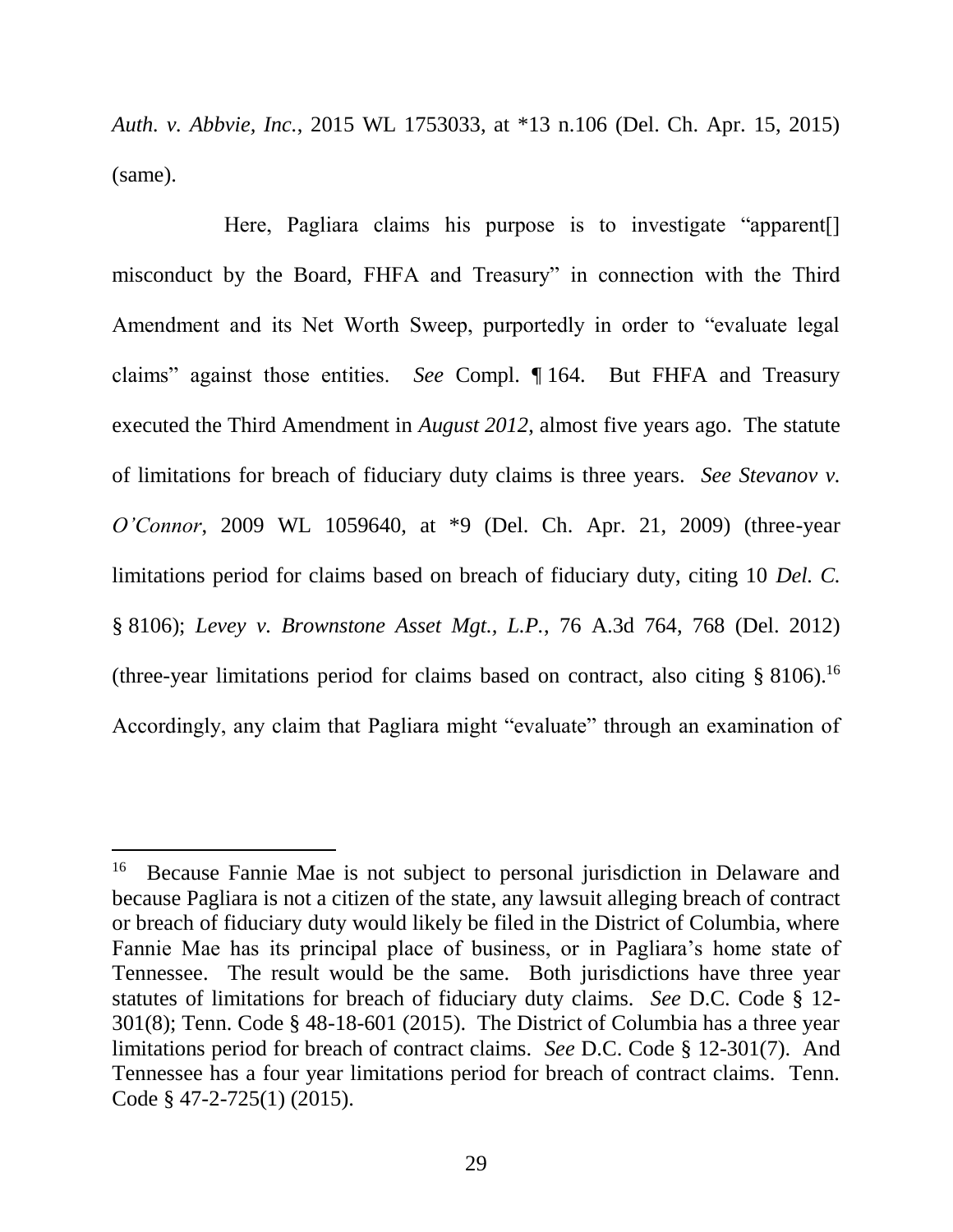<span id="page-37-0"></span>Fannie Mae's books and records would be time-barred. *Graulich*, 2011 WL 1843813, at \*6.

<span id="page-37-4"></span><span id="page-37-3"></span><span id="page-37-2"></span><span id="page-37-1"></span>Pagliara cannot avoid the effect of the statute of limitations by arguing that a new breach of fiduciary duty arises each time Fannie Mae makes a dividend payment to Treasury pursuant to the Third Amendment. *See, e.g.,* Compl. ¶ 11. The law is clear that for claims for breach of duty based on entering an unfair contract, the claim accrues at contract formation, not with every payment made pursuant to the contract. *See, e.g.*, *In re Sirius XM S'holder Litig.*, 2013 WL 5411268, at \*4-6 (Del. Ch. Sept. 13, 2013) (Strine, C.) ("[u]nder Delaware law, a plaintiff's cause of action accrues at the moment of the wrongful act—not when the harmful effects of the act are felt") (internal quotes and citation omitted); *Kahn v. Seaboard Corp.*, 625 A.2d 269, 271 (Del. Ch. 1993); *see also Teachers' Ret. Sys. of La. v. Aidinoff*, 900 A.2d 654, 666 & n.11 (Del. Ch. 2006) (Strine, V.C.) (stating that "when a contract is contended to have resulted from fiduciary misconduct, the statute of limitations begins running at the time of the decision to contract"); *In re Marvel Entm't Grp., Inc.*, 273 B.R. 58, 73 (Bankr. D. Del. 2002) ("Delaware law supports finding that where the claimed breach of fiduciary duty is an allegedly unfair contract, the limitations period begins to run when the contract is formed").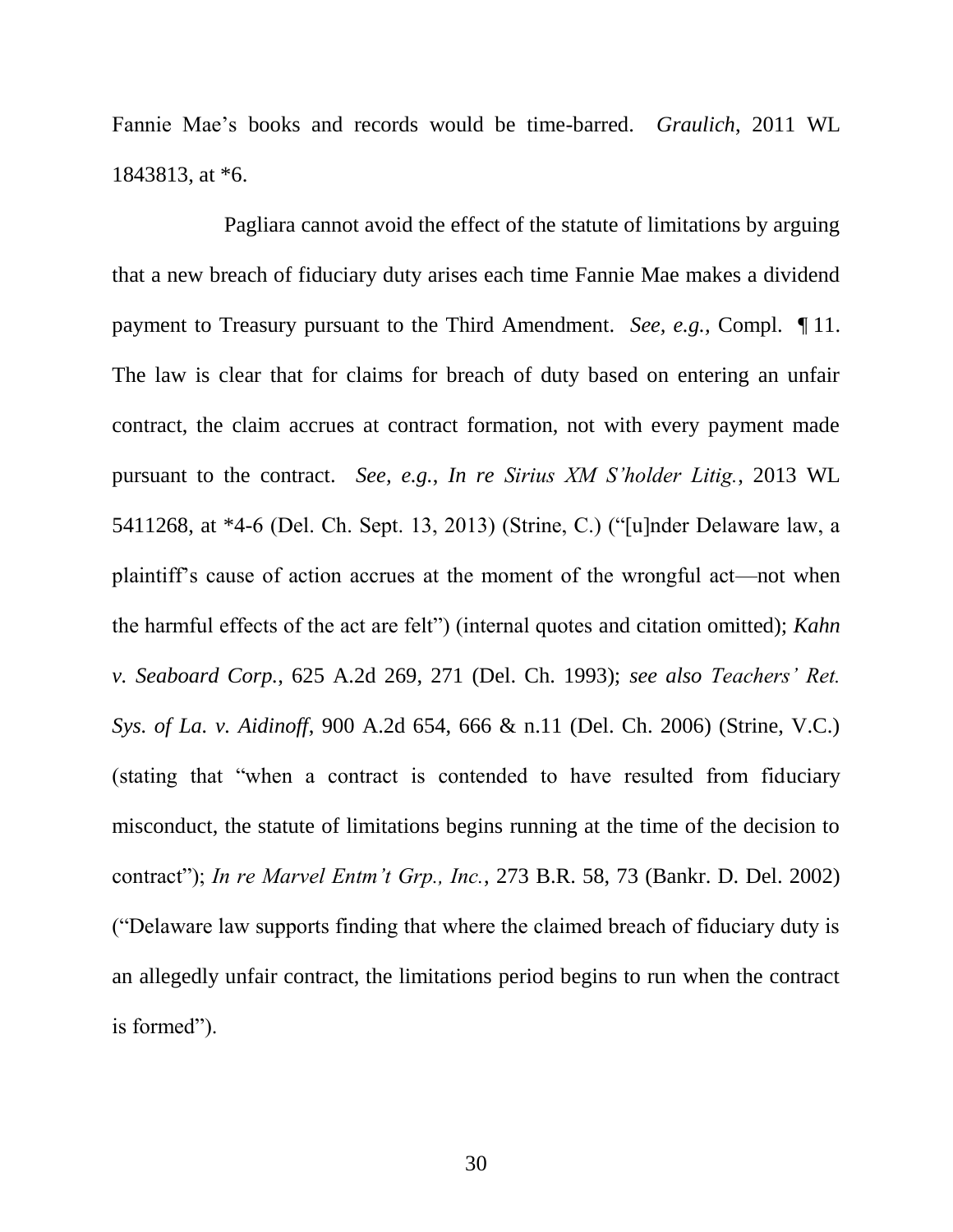Because any lawsuit Pagliara might file as a result of his proposed books-and-records inspection would be time-barred at this late date, even if Pagliara had the right to inspect Fannie Mae's books and records, which he does not, his suit would have to be dismissed. Pagliara has not shown a proper purpose for the proposed inspection. *See Graulich*, 2011 WL 1843813, at \*6 ("a time bar defense or a claim or issue preclusion defense would eviscerate any showing that might otherwise be made in an effort to establish a proper shareholder purpose" (quoting *Amalgamated Bank v. UICI*, 2005 WL 1377432, at \*2 n.14 (Del. Ch. Feb. 12, 2009)).

#### **CONCLUSION**

For the reasons stated above, the Court should dismiss Pagliara's books and records inspection demand or, in the alternative, substitute FHFA as the only proper plaintiff for this suit.